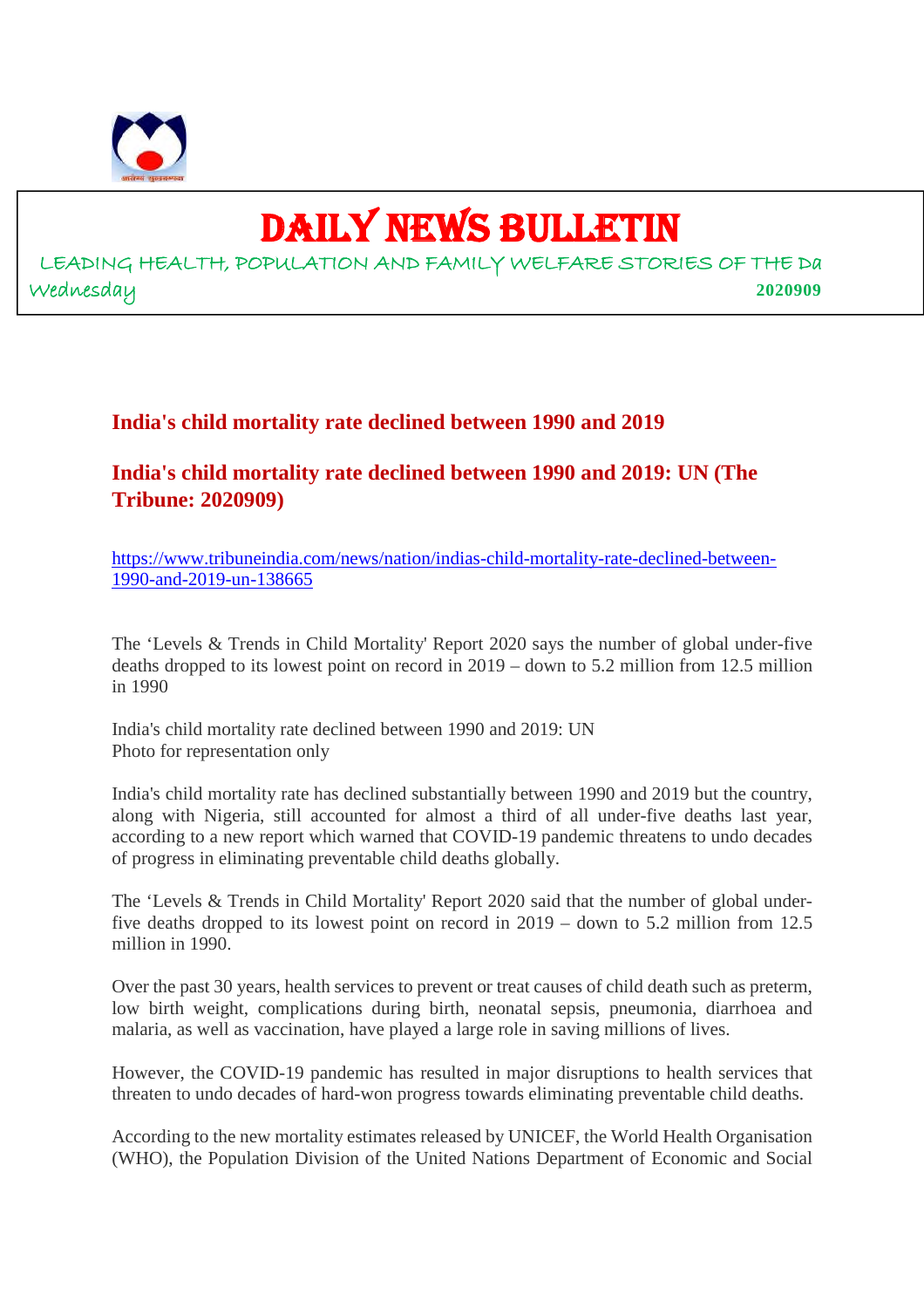Affairs and the World Bank Group, the under-five mortality rate (deaths per 1,000 live births) in India declined to 34 in 2019 from 126 in 1990.

The country registered a 4.5 per cent annual rate of reduction in under-five mortality between 1990 and 2019. The number of under-five deaths in India dropped from 3.4 million in 1990 to 8,24,000 in 2019.

The infant mortality rate (deaths per 1,000 live births) in India declined from 89 in 1990 to 28 last year, with the country registering 6,79,000 infant deaths last year, a significant decline from 2.4 million infant deaths in 1990.

The country also witnessed a decrease in neonatal mortality rate between 1990 and 2019 from 57 to 22 - 1.5 million neonatal deaths in 1990 to 522,000 deaths in 2019. Further, the probability of dying among children aged 5–14 years declined from 21 in 1990 to 5 in 2019 (447,000 deaths in 1990 to 136,000 deaths in 2019) and the probability of dying among youth aged 15– 24 years dipped from 24 to 10 (407,000 deaths to 246,000 deaths) between the period under review.

The sex-specific under-five mortality rate (deaths per 1,000 live births) in India in 1990 stood at 122 males and 131 females and this declined to 34 males and 35 females in 2019.

The regions of Central and Southern Asia and Oceania (excluding Australia and New Zealand) both saw a faster decline in under-five mortality from 2010-2019 compared to 2000-2009.

However, the global burden of under-five deaths weighs most heavily on just two regions sub-Saharan Africa and Central and Southern Asia. The report said that about 53 per cent of all under-five deaths in 2019 - 2.8 million - occurred in sub-Saharan Africa, and roughly 1.5 million children (28 per cent) died in 2019 before reaching age 5 in Central and Southern Asia.

These two regions alone accounted for more than 80 per cent of the 5.2 million global underfive deaths in 2019, but they only accounted for 52 per cent of the global under-five population.

"Nearly half (49 per cent) of all under-five deaths in 2019 occurred in just five countries: Nigeria, India, Pakistan, the Democratic Republic of the Congo and Ethiopia. Nigeria and India alone account for almost a third," the report said.

The report added that countries worldwide are now experiencing disruptions in child and maternal health services, such as health checkups, vaccinations and prenatal and post-natal care, due to resource constraints and a general uneasiness with using health services due to a fear of getting COVID-19.

"The global community has come too far towards eliminating preventable child deaths to allow the COVID-19 pandemic to stop us in our tracks," said Henrietta Fore, UNICEF Executive Director.

"When children are denied access to health services because the system is overrun, and when women are afraid to give birth at the hospital for fear of infection, they, too, may become casualties of COVID-19. Without urgent investments to re-start disrupted health systems and services, millions of children under five, especially newborns, could die."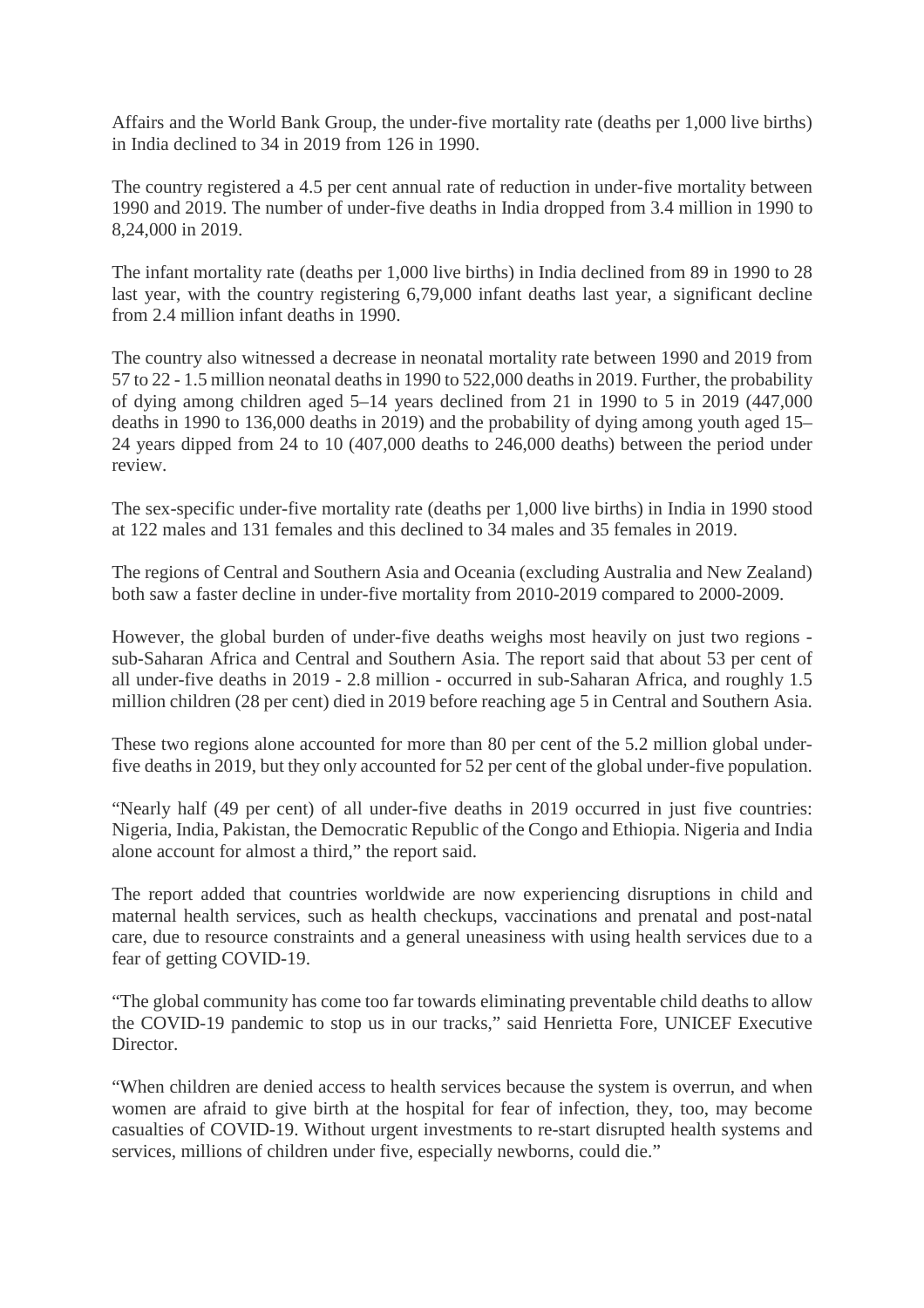Even before COVID-19, newborns were at highest risk of death. In 2019, a newborn baby died every 13 seconds. Moreover, 47 per cent of all under-five deaths occurred in the neonatal period, up from 40 per cent in 1990. With severe disruptions in essential health services, newborn babies could be at much higher risk of dying.

The report said that meeting the SDG target on under-five mortality would save the lives of almost 11 million children.

On current trends, about 48 million children under 5 years of age will die between 2020 and 2030, half of them newborns. More than half (57 per cent) of these 48 million deaths will occur in sub-Saharan Africa (28 million) and 25 per cent in Central and Southern Asia (12 million).  $A +$ 

# **Global Health Tech Summit, 2020- healthcare**

# **Global Health Tech Summit, 2020: Bridging gaps and leveraging innovation for transformation of healthcare in India (The Indian Express: 2020909)**

https://indianexpress.com/article/education/sponsored-education/global-health-tech-summit-2020-bridging-gaps-and-leveraging-innovation-for-transformation-of-healthcare-in-india-6581309/

The aim of the Virtual Global Health Tech Summit was to fill the gap between individuals and enterprises committed to advancing impactful innovations...

The Punjab Chamber of Commerce and Industries (PCCI), under its global initiative World Punjabi Business Forum (WPBF), organised a virtual Global Health Tech Summit on Aug 31, 2020. This event was attended by hundreds of innovative thinkers across healthcare, technology players and beyond to confront the most challenging dilemmas in healthcare and uncover new solutions. The theme of the summit was "Bridging Gaps: Leveraging Innovation for transformation of Healthcare in India".

The goal was to fill the gap between individuals and enterprises committed to advancing impactful innovations. Distinguished doctors, institutions, hospitals, start-ups, innovators, academic institutions and global funds from around the world were among panellists and participants. The Summit was held under the backdrop of these critical times of covid-19 and ongoing GOI's effort to digitalise national health services. The Global Health Tech Summit explored the topic with an eye towards enabling business leaders, doctors and stakeholders with practical guidance they can use to get the most out of digital health.

Addressing the galaxy of luminaries from health, technology and academic, Nitin Pangotra, DG Punjab Chamber of commerce and Industries (PCCI) in his opening remarks warmly welcomed senior leaders, major healthcare professionals and companies, along with selected innovators, investors, academics and start-up founders in the global summit. He said, "The purpose of the summit is to build a profound ecosystem in health tech so that a global platform can be built for knowledge-sharing, to explore best practices, deliver practical tools, and disseminate useful information to industry leaders around the topic of digital tech in healthcare. This forum has been institutionalised to integrate and aggregate all stakeholders and provide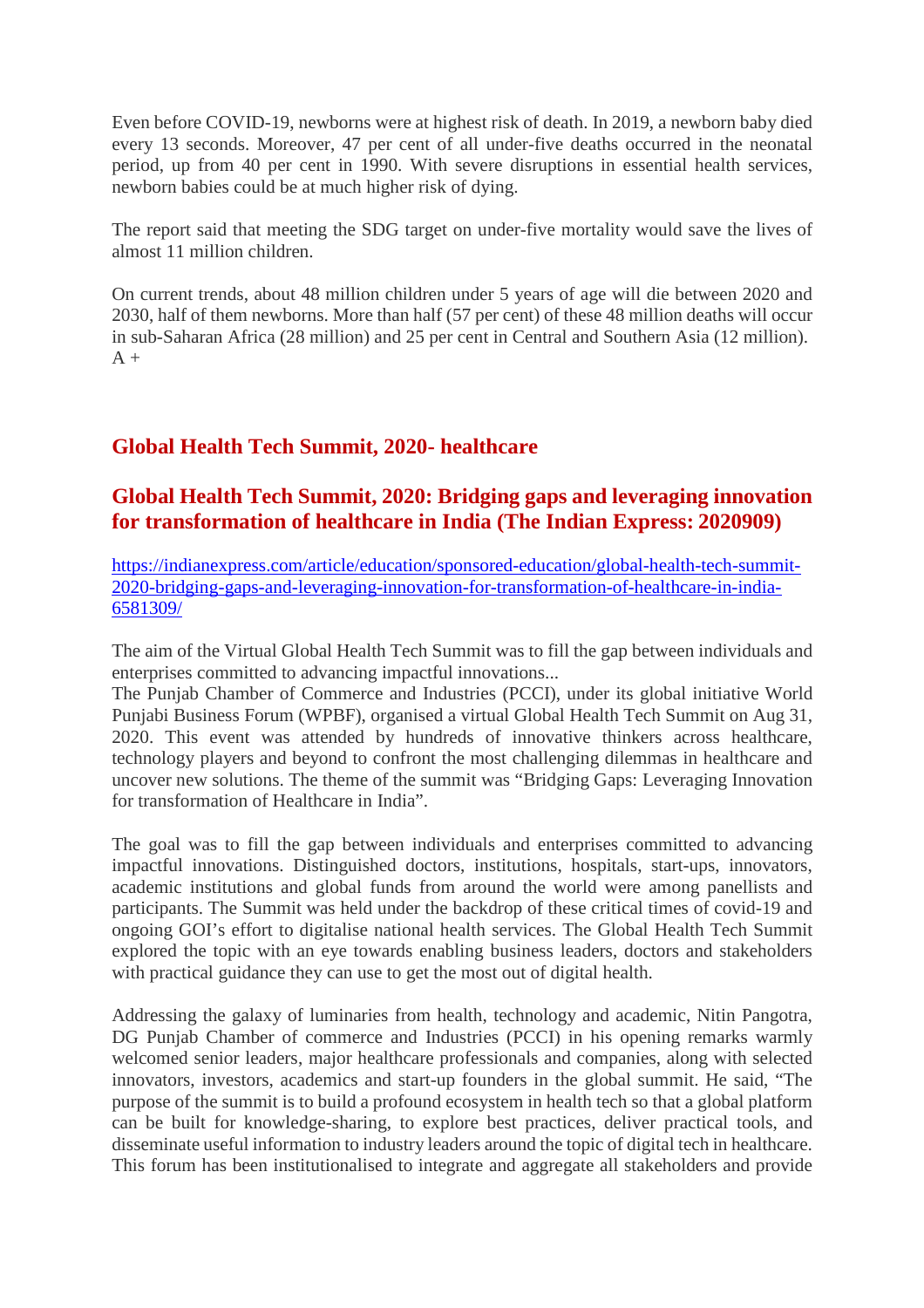them a platform for seamless interactions and a launch pad for innovators and start-ups in the health domain for transforming the health delivery system in India and to provide solutions to the world."

Among the imminent speakers were Dr Vishal Upadhyay, an orthopaedic surgeon from UK and CEO Agile healthcare, who is disrupting the primary health care sector with his robust tech-based solution. He brought up how Covid-19 has exposed the vulnerabilities of the global health care system and as an urgent solution, use of modern technologies and digital services offer an innovative way for monitoring and delivery of health and well-being. He offered a tech solution as "smart care" for transforming primary health care services.

Dr D S Rana, Chairman, Sir Ganga ram Hospital, New Delhi underlined the role of technology in hospital and patient management in his talk and discussed the need of future partnerships between innovators and medical professionals for building comprehensive health solutions.

Dr John Wynn Jones, UK, a global expert of Rural Healthcare emphasised on digitalization and innovation as a key in delivering healthcare in rural areas. He also highlighted the historical role of India in global health care. He said that India has always been ahead of the world and also quoted from the edicts of Ashoka (3rd century), "In and outside his dominions, Priyadarshini Ashoka has arranged for medical treatment of man and beast."

Among the esteemed panelists was Mahendra Penumathsa, founder of US-based Unytalk, who has extensively worked to leverage and build robust technology solutions around healthcare. He accentuated the issue of digital technology adaptability in rural areas.

Dr Sunil Mehra, Professor of Clinical Medicine at Mt. Sinai School of medicine was among the distinguished panelists who focused on technological solutions for affordable and accessible health care in India.

Sandeep Rana, ex-Cisco Systems and Founder of Xbode, an Indian tech startup, working to create unique smart healthcare solutions webbed around "Smart Home" to provide patients a real time access to the doctors and hospitals at home. In his view, innovation in digital health care is highly required to help reduce inefficiencies in healthcare delivery, improving access, reducing costs, increasing quality of care, making our health services more patient-centric, personalising medicine for each patient's unique needs.

The Summit was a profound initiative by PCCI to explore gaps and to enable in building healthcare solutions not just for India but for the world through collaborative approach by bringing all stakeholders on a platform.

# **Telemedicine**

# **Telemedicine market in India to reach USD 5.5 bn by 2025: Study (The Tribune: 2020909)**

https://www.tribuneindia.com/news/health/telemedicine-market-in-india-to-reach-usd-5-5 bn-by-2025-study-138231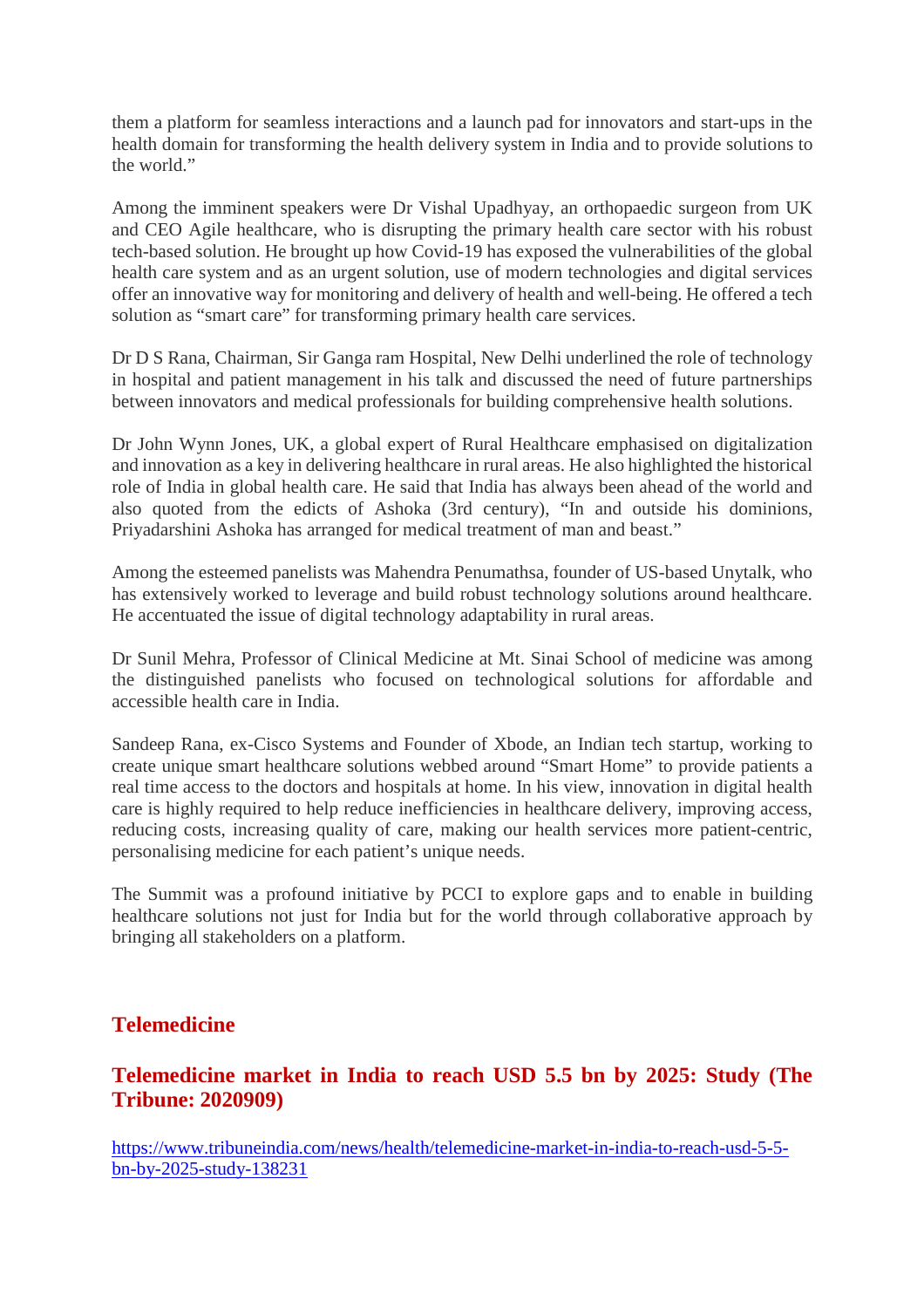15-20 per cent of the healthcare ecosystem expected to shift to virtual care

Telemedicine market in India to reach USD 5.5 bn by 2025: Study Photo for representational purpose only.

The Indian healthcare industry needs to shift from traditional in-person doctor-patient interaction to digitally-enabled remote consultations, according to an EY-IPA study which said the domestic telemedicine market would reach USD 5.5 billion by 2025.

"15-20 per cent of the healthcare ecosystem is expected to shift to virtual care, across triaging, consults, remote monitoring, home health, etc.," as per the study – Healthcare goes mobile: Evolution of teleconsultation and e-pharmacy in new Normal.

However, the rapid growth driven by increased digitisation will raise challenges related to patient's data privacy and prescription substitution. Thus, there is an immediate need for a strong regulatory framework in the interest of patients and consumers, it added.

"The telemedicine market in India is expected to grow at a compound annual growth rate (CAGR) of 31 per cent for the period 2020-25 and reach USD 5.5 billion," said the study.

Virtual care consists of tele-consult, tele-pathology, tele-radiology and e-pharmacy and is experiencing an encouraging stimulus in India due to the pandemic, it added.

This stimulus has the potential to make teleconsultation and e-pharmacy account for around 95 per cent of the telemedicine market by 2025 which amounts to USD 5.2 billion, it said.

As per the study, India's e-pharmacy market is projected to reach 10-12 per cent of the overall pharmaceutical sales in the next five years driven by strong regulations, increased funding and creation of digital infrastructure.

"As the COVID-19 pandemic throws unprecedented challenges, consumer behaviour and patterns are changing dramatically. With the new norms of 'social distancing', traditional ways of in-person doctor-patient interaction are being digitally enabled by remote consultations," said Sudarshan Jain, secretary-general, Indian Pharmaceutical Alliance (IPA).

While the technology will be a great enabler, evolving regulation should guard areas of patient privacy which is fundamental in relation to healthcare, he added.

EY India Life Sciences - Partner & Leader Sriram Shrinivasan said: "With the current levels of adoption by the patients and doctors along with emerging technologies and ecosystem, India is well poised to grow the digital health ecosystem."

For wider acceptance and usage, there is a need for a robust regulatory and governance framework that provides the right support for growth, he added. PTI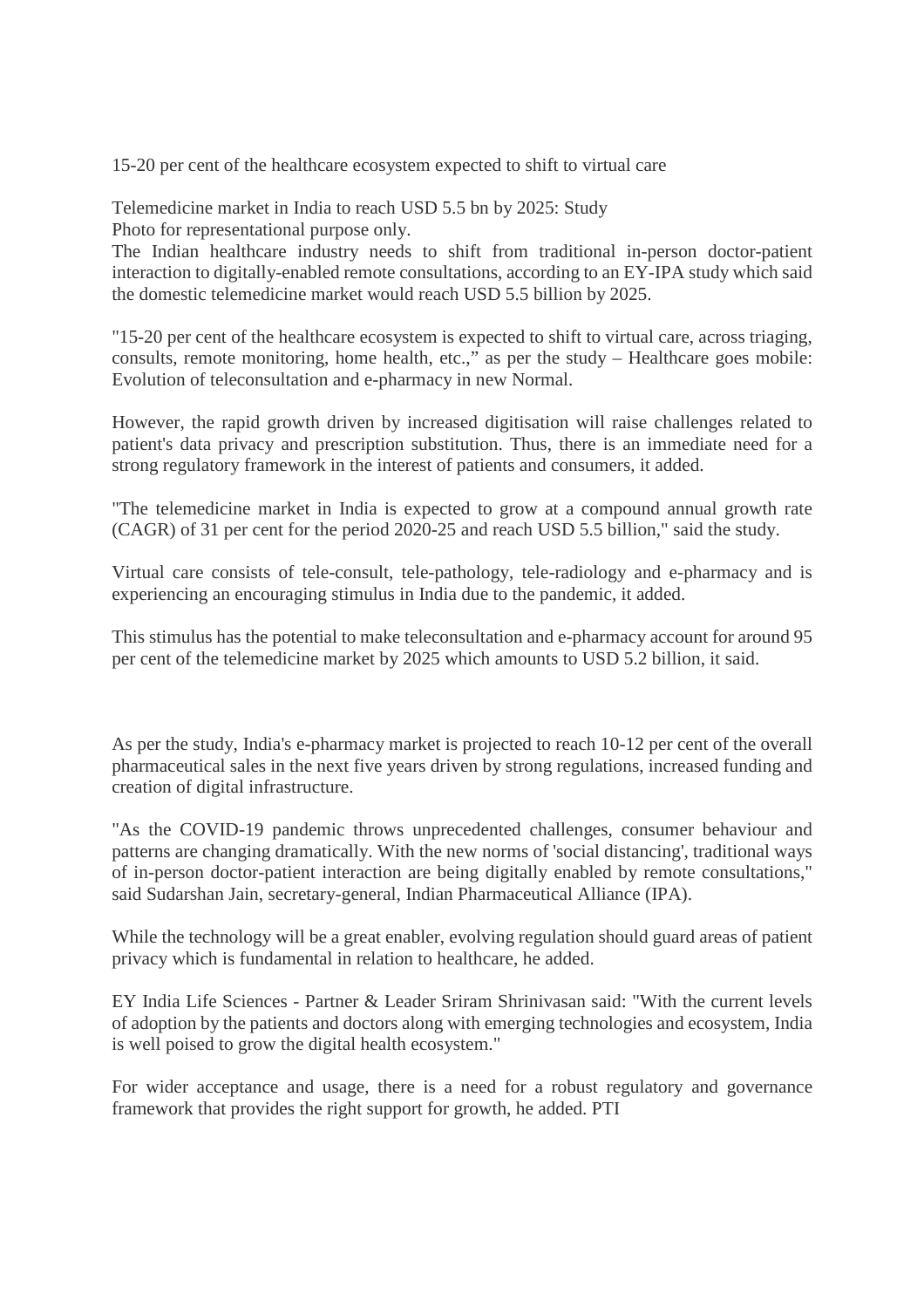# **COVID-19 vaccine**

# **AstraZeneca puts COVID-19 vaccine trial on hold after 'unexplained' illness of participant AstraZeneca with University of Oxford is a frontrunner in the global race for the shot (The Tribune: 2020909)**

https://www.tribuneindia.com/news/health/astrazeneca-puts-covid-19-vaccine-trial-on-holdafter-unexplained-illness-of-participant-138658

AstraZeneca puts COVID-19 vaccine trial on hold after 'unexplained' illness of participant Photo for representation. Reuters

Late-stage studies of AstraZeneca's COVID-19 vaccine candidate are on temporary hold while the company investigates whether a recipient's "potentially unexplained" illness is a side effect of the shot.

In a statement issued on Tuesday evening, the company said its "standard review process triggered a pause to vaccination to allow review of safety data".

AstraZeneca didn't reveal any information about the possible side effect except to call it "a potentially unexplained illness".

The health news site STAT first reported the pause in testing, saying the possible side effect occurred in the United Kingdom. An AstraZeneca spokesperson confirmed the pause in vaccinations covers studies in the US and other countries.

Late last month, AstraZeneca began recruiting 30,000 people in the US for its largest study of the vaccine. It also is testing the vaccine, developed by Oxford University, in thousands of people in Britain, and in smaller studies in Brazil and South Africa.

Two other vaccines are in huge, final-stage tests in the United States, one made by Moderna Inc. and the other by Pfizer and Germany's BioNTech. Those two vaccines work differently than AstraZeneca's, and the studies already have recruited about two-thirds of the needed volunteers.

Temporary holds of large medical studies aren't unusual, and investigating any serious or unexpected reaction is a mandatory part of safety testing. AstraZeneca pointed out that it's possible the problem could be a coincidence; illnesses of all sorts could arise in studies of thousands of people.

"We are working to expedite the review of the single event to minimize any potential impact on the trial timeline," the company statement said.

It's likely the unexplained illness was serious enough to require hospitalization and not a mild side effect such as fever or muscle pain, said Deborah Fuller, a University of Washington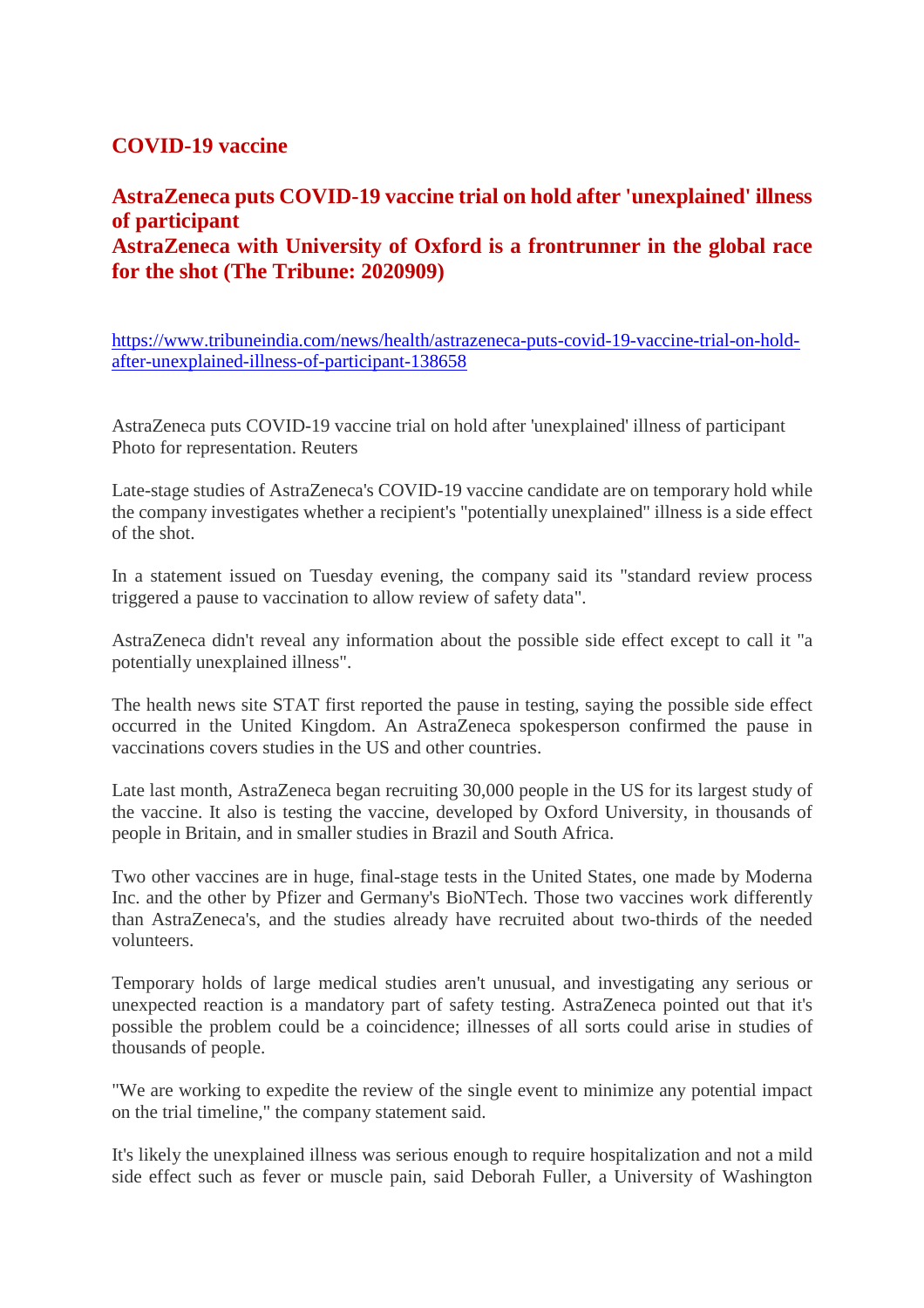researcher who is working on a different COVID-19 vaccine that has not yet started human testing.

"This is not something to be alarmed about," Fuller said. Instead, it's reassuring that the company is pausing the study to figure out what's happening and carefully monitoring the health of study participants.

Dr Ashish Jha of Brown University said via Twitter that the significance of the interruption was unclear but that he was "still optimistic" that an effective vaccine will be found in the coming months.

"But optimism isn't evidence," he wrote. "Let's let science drive this process."

Angela Rasmussen, a virologist at Columbia University in New York, tweeted that the illness may be unrelated to the vaccine, "but the important part is that this is why we do trials before rolling out a vaccine to the general public".

During the third and final stage of testing, researchers look for any signs of possible side effects that may have gone undetected in earlier patient research. Because of their large size, the studies are considered the most important study phase for picking up less common side effects and establishing safety.

The trials also assess effectiveness by tracking who gets sick and who doesn't between patients getting the vaccine and those receiving a dummy shot.

The development came the same day that AstraZeneca and eight other drugmakers issued an unusual pledge, vowing to uphold the highest ethical and scientific standards in developing their vaccines.

The announcement follows worries that President Donald Trump will pressure the US Food and Drug Administration to approve a vaccine before it's proven to be safe and effective.

The US has invested billions of dollars in efforts to quickly develop multiple vaccines against COVID-19. But public fears that a vaccine is unsafe or ineffective could be disastrous, derailing the effort to vaccinate millions of Americans.

Representatives for the FDA did not immediately respond to requests for comment Tuesday evening.

AstraZeneca's US-traded shares fell more than 6 per cent in after-hours trading following reports of the trial being paused.

# **Viruses play critical role in survival of species**

# **Viruses play critical role in survival of species: Study (The Tribune: 2020909)**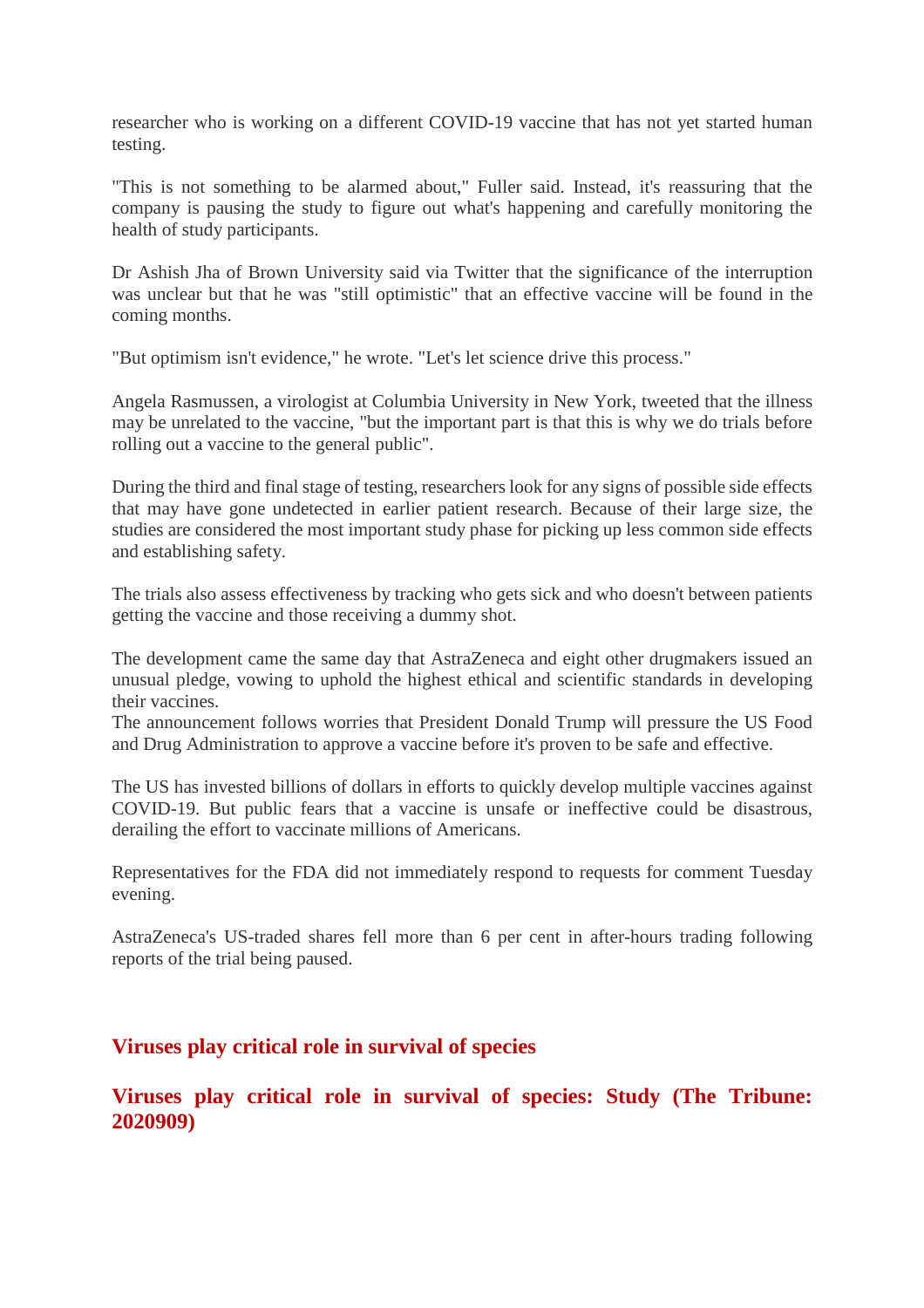They also show that species-specific transcriptomes are fine-tuned by endogenous retroviruses in the mammalian germline

https://www.tribuneindia.com/news/health/viruses-play-critical-role-in-survival-of-speciesstudy-138193

Viruses play critical role in survival of species: Study They also show that species-specific transcriptomes are fine-tuned by endogenous retroviruses in the mammalian germline

As the world scrambles to control the growing Covid-19 pandemic, a new study shows viruses also play a key evolutionary role in mammals' ability to reproduce and survive.

According to the study, published in the journal Nature Structural & Molecular Biology, scientists in the Cincinnati Children's Perinatal Institute (CCPI) and at Azabu University in Japan obtained their data by studying laboratory mice and human germline cells.

In two separate papers appearing in the same edition of the journal, they revealed two distinct and fundamental processes underlying germline transcriptomes. They also show that speciesspecific transcriptomes are fine-tuned by endogenous retroviruses in the mammalian germline.

Germline transcriptomes include all the messenger RNA in germline cells, which contain either the male or female half of chromosomes passed on as inherited genetic material to offspring when species mate.

This means that germline transcriptomes define the unique character of sperm and egg to prepare for the next generation of life.

"Although the studies are separate they complement one another. One paper explores superenhancers, which are robust and evolutionally conserved gene regulatory elements in the genome," said study researcher Satoshi Namekawa of CCPI.

They fuel a tightly regulated burst of essential germline genes as sperm start to form," Namekawa added. The second study involves endogenous retroviruses that act as another type of enhancer - gene regulatory elements in the genome - to drive the expression of newly evolved genes.

This helps fine-tune species-specific transcriptomes in mammals like humans, mice, and so on, the ream said.

The study, combined biological testing of mouse models and human germline cells with computational biology, including genome-wide profiling of gene regulatory elements in germline cells. Those tests revealed that the genome-wide reorganisation of super-enhancers drives bursts of germline gene expression after germ cells enter meiosis, a specialised form of cell division that produces the haploid genome of germ cells. The study further demonstrated the molecular process through which super-enhancer switching takes place in germ cells.

Super-enhancers are regulated by two molecules that act as gene-burst control switches - the transcription factor A-MYB and SCML2, a critical silencing protein in sperm formation,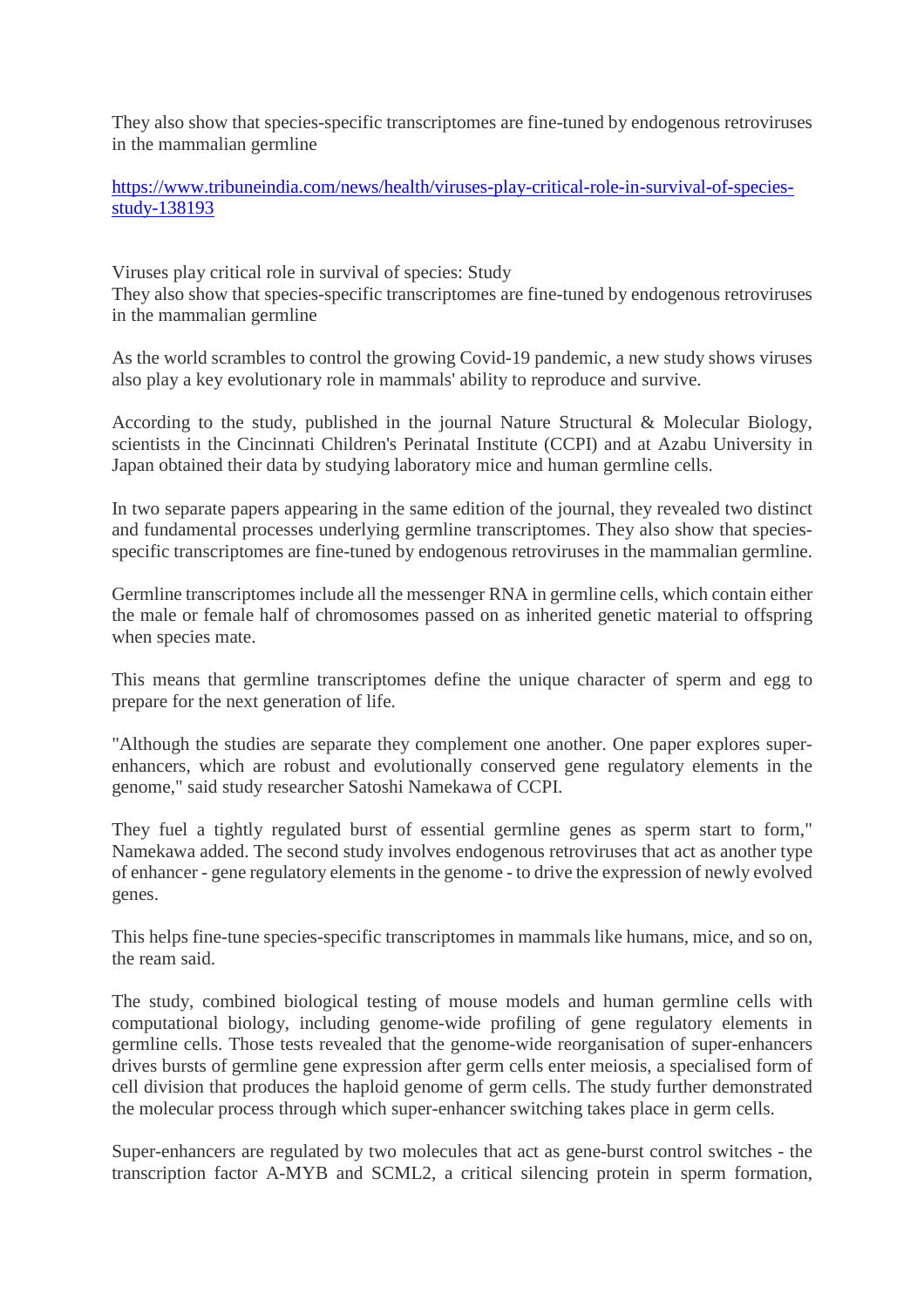according to the team."What we learn from our study is that, in general, viruses have major roles in driving evolution. In the long-term, viruses have positive impacts on our genome and shape evolution," Namekawa explained.—IANS

# **89,000 fresh Covid cases**

# **India reports around 89,000 fresh Covid cases; death toll goes beyond 73,000(The Tribune: 2020909)**

https://www.tribuneindia.com/news/nation/india-reports-around-89-000-fresh-covid-casesdeath-toll-goes-beyond-73-000-138669

The total coronavirus cases mounted to 43, 70,128; 1,115 people succumb to the disease in a span of 24 hours

India reports around 89,000 fresh Covid cases; death toll goes beyond 73,000 Photo for representation only

With 89,706 infections being reported in a day, India's COVID-19 tally went past 43 lakh, while 33,98,844 people have recuperated from the disease so far pushing the national recovery rate to 77.77 per cent on Wednesday, according to data shared by the Union Health Ministry.

The total coronavirus cases mounted to 43,70,128, while the death toll rose to 73,890 with 1,115 people succumbing to the disease in a span of 24 hours in the country, the data updated at 8 am showed.

The COVID-19 case fatality rate has further dropped to 1.69 per cent.

There are 8,97,394 active cases of COVID-19, which is 20.53 per cent of the total caseload in the country, the data stated.

India's COVID-19 tally had crossed the 20-lakh mark on August 7, reached 30 lakh on August 23 and went past 40 lakh on September 5.

According to the Indian Council of Medical Research, a cumulative total of 5,18,04,677 samples have been tested up to September 8 with 11,54,549 samples being tested on Tuesday.

# **Coronavirus pandemic**

**UN agencies supporting Indian govt-led efforts to deal with coronavirus pandemic: Spokesperson (The Tribune: 2020909)**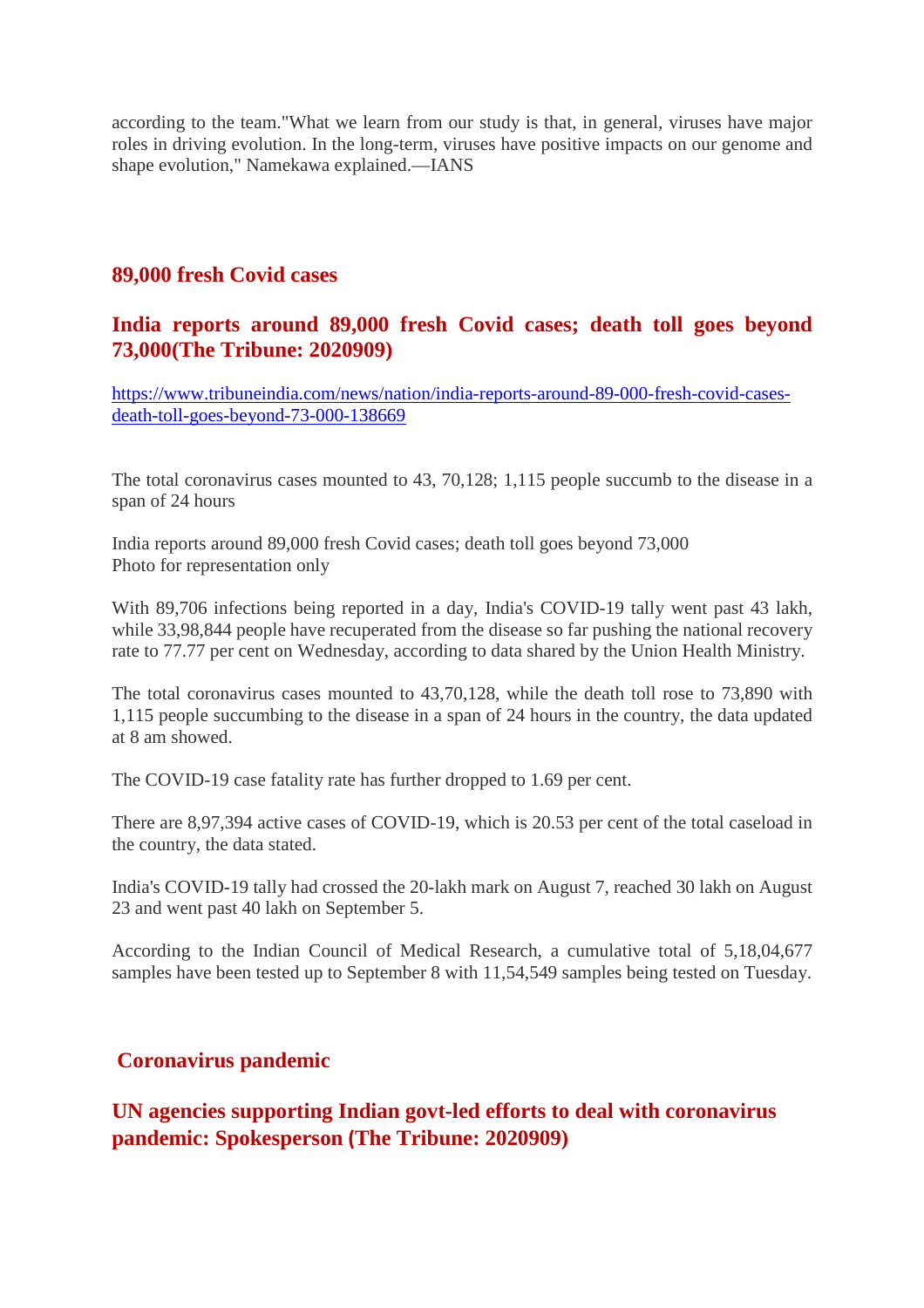https://www.tribuneindia.com/news/nation/un-agencies-supporting-indian-govt-led-effortsto-deal-with-coronavirus-pandemic-spokesperson-138660

It is supporting the 'government-led health and socioeconomic consequences of the pandemic', with over 4.2 million confirmed cases to date

UN agencies supporting Indian govt-led efforts to deal with coronavirus pandemic: Spokesperson

Photo for representation only

As the number of COVID-19 cases in India soars to over 4.2 million, several UN agencies are supporting the government-led health and socioeconomic efforts to help deal with the outbreak.

Spokesman for the UN Secretary-General Stephane Dujarric said at the daily press briefing on Tuesday that the UN team in India is led by Resident Coordinator Renata Dessallien.

It is supporting the "government-led health and socioeconomic consequences of the pandemic", with over 4.2 million confirmed cases to date.

The World Health Organisation (WHO) has assisted with contact tracing of 8 million cases, while the UN Children's Fund (UNICEF) has trained 2.2 million health workers in Infection Prevention and Control, reaching 650 million children and families with life-saving information. The UN team has also supplied personal protective equipment.

With a view to reaching the most vulnerable, the UN Development Programme (UNDP) helped 100,000 migrant workers access social protection and reached 100,000 sanitation workers with safety kits and 4,000 metric tonnes of dry rations, Dujarric said.

The UN Population Fund (UNFPA) has trained 5,300 sanitation workers on safe waste disposal and is also helping develop a helpline directory for women in distress and supported guidelines on reproductive and adolescent services during lockdown.

The International Labour Organisation (ILO) colleagues supported guidelines for genderresponsive job recovery, Dujarric said.

"The UN in India is also supporting the government's anti-stigma campaign, with over 170 million social media impressions in August alone," he added.

According to estimates by the Johns Hopkins University, India currently has 4.2 million coronavirus cases in the world, second only after the US, which has 6.3 million cases. Over 72,000 people have died in India from the virus, the third-highest death toll after the US and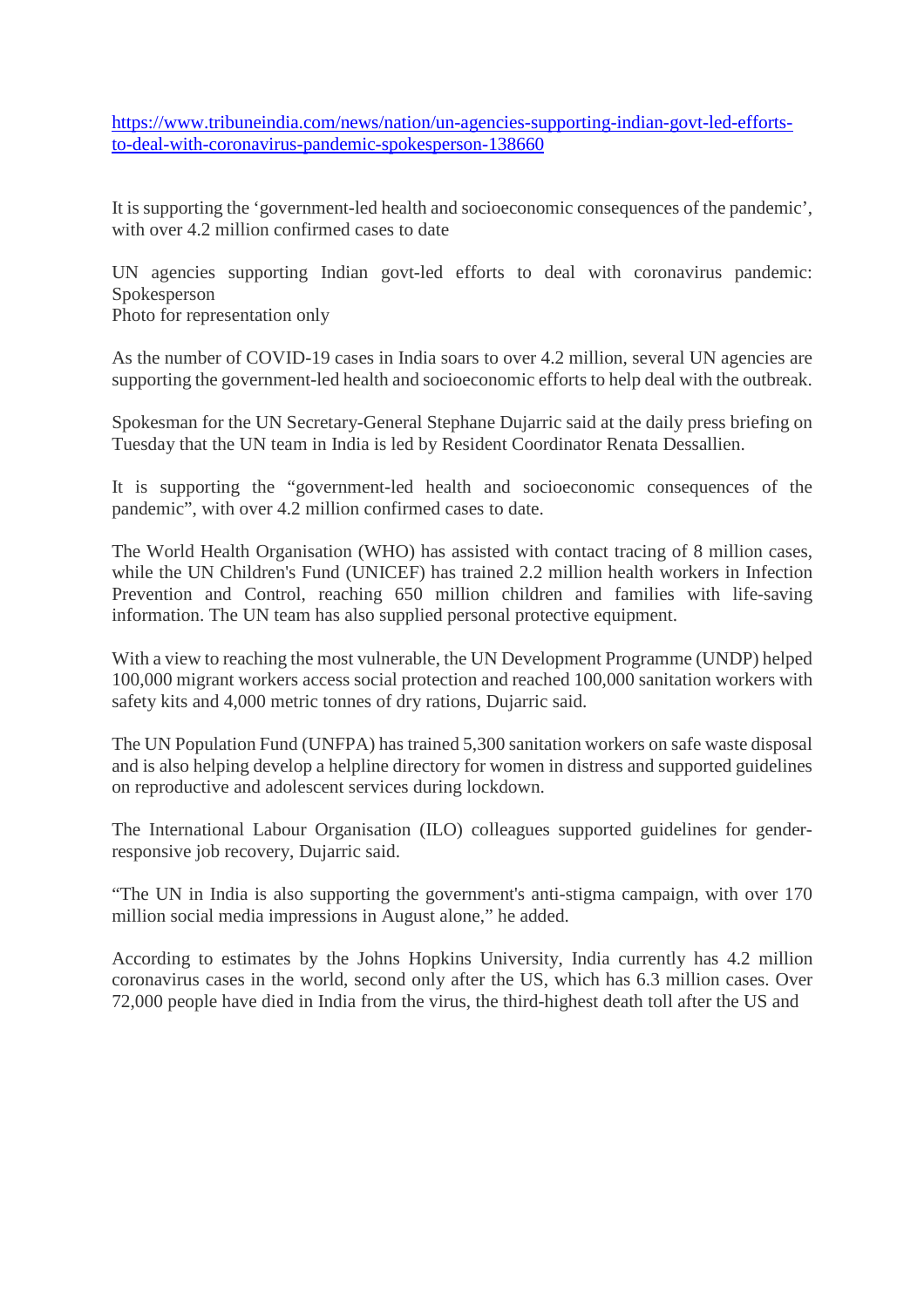# **Delhi scales new testing high with 45k+ samplesRT-PCR tests**

**Delhi scales new testing high with 45k+ samplesRT-PCR tests allowed for asymptomatic people, to be capped at 2,000 per day in the Capitaln (Hindustan Times:2020909)**



https://epaper.hindustantimes.com/Home/ArticleView

The Delhi government conducted a record 45,797 tests for Covid-19 on Tuesday — days after Delhi chief minister Arvind Keiriwal announced the ramping up of testing to 40,000 daily samples to tackle a resurgence of cases.

This was the first time that the number of daily tests crossed the CM's target of 40,000 announced on August 26 though a gradual increase in testing in Delhi had started from August 31, with the city setting new records for daily tests in five out of the last seven days.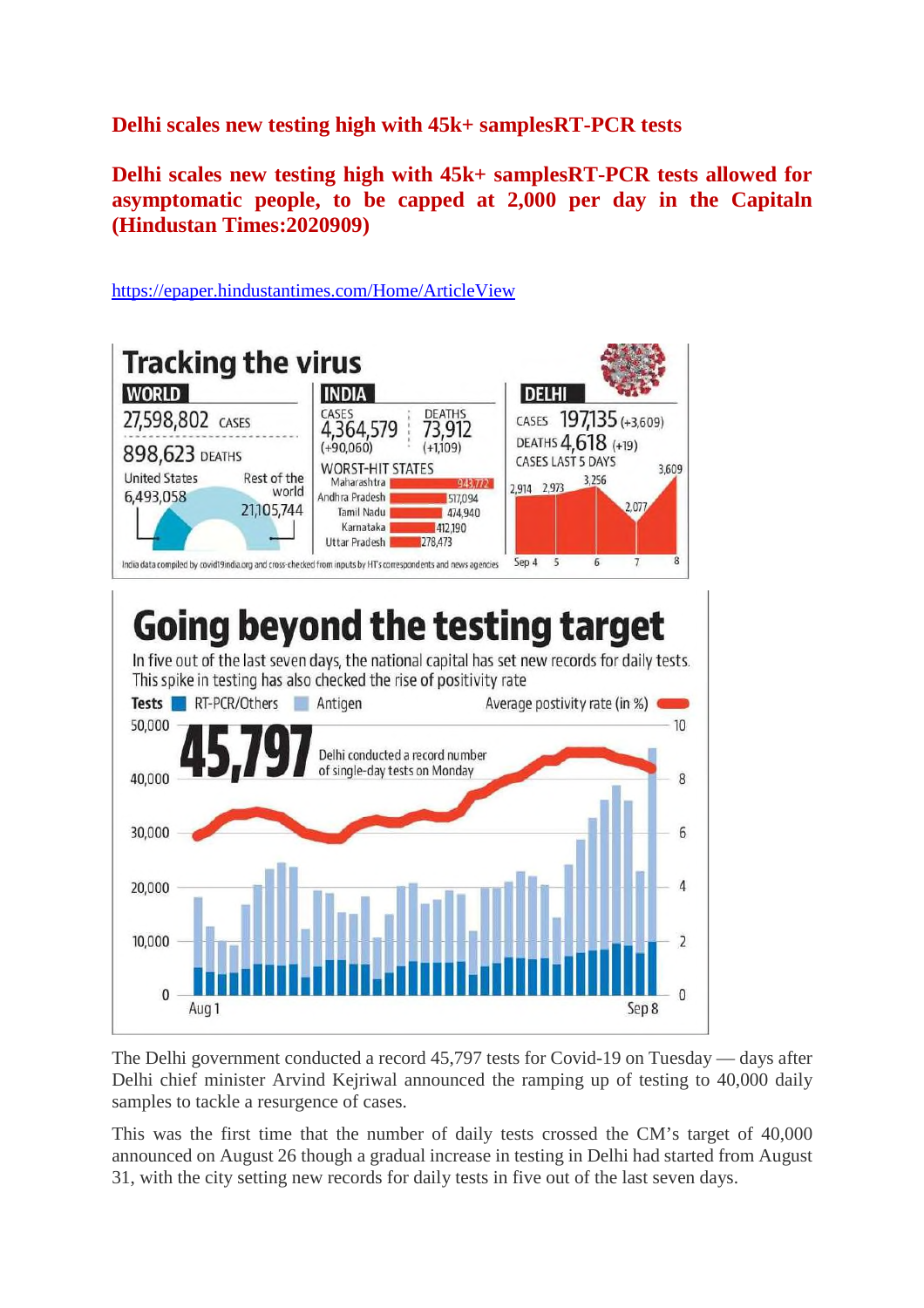The milestone in Covid-19 testing comes on the same day that the Delhi high court removed the requirement of a doctor's prescription to get a reverse transcription-polymerase chain reaction, or RT-PCR, tests in the city.

As testing increased, 3,609 new cases were reported in Delhi — the highest single-day case count since June 24, 76 days ago, when 3,788 new cases were reported. Over the past week, Delhi has recorded 2,868 new cases every day on average.

Cases in Delhi rose rapidly through May and June, and started dropping by end of June after hitting an initial peak. After a steady drop in cases for around three weeks (seven-day average of daily cases dropped to 983 by August 4), cases again started rising alarmingly from mid-August. As of Tuesday, there are 197,135 cases in the city.

Delhi health minister Satyendar Jain said people should not panic over the rising number of daily cases. "The main reason why Covid-19 cases are more now is because we have more than doubled our testing. It is part of our 'test, track, treat and isolate' strategy, which essentially is the Delhi model," he said.

He added the current daily numbers cannot be compared to the cases reported in June, when 18,000-20,000 tests were being conducted daily and the fresh cases ranged between 2,000- 3,000.

Also on Tuesday, the Delhi high court said that a doctor's prescription is not required anymore for asymptomatic patients to get an RT-PCR test. Until now, if someone who did not have any Covid-19 symptoms wanted to get an RT-PCR test (which is considered the gold standard for tests) in Delhi, they had to produce a doctor's prescription. Delhi residents, however, could get antigen tests without any prescription.

Now, only Aadhaar cards (with Delhi address) and an Indian Council of Medical Research form would be required for people who want to get RT-PCR test. On a trial basis, RT-PCR tests for asymptomatic patients would be capped at 2,000, the court said.

With 9,944 RT-PCR tests, Delhi also set a record for the highest number of single-day RT-PCR tests, according to Tuesday's health bulletin. Previously, this record was set on June 29, when Delhi conducted 9.619 such tests.

Delhi chief minister Arvind Kejriwal said in a tweet on Tuesday: "The Delhi government has increased testing multifold. I have directed the health minister this morning that doctor's prescription should not be asked for testing. Anyone can get himself tested."

With the increase in tests, the average positivity rate has also started declining. Around 7.9% of tests came back positive on Tuesday. The number, which had dropped from a peak of 31.4% in mid-June to 5.7% at the end of July, was 8.4% in the past week. Overall, 10.7% of all tests done in Delhi have come back positive.

Experts welcomed the increase testing in Delhi and said rising cases are not an immediate concern.

"The government has taken a very good step of ramping up testing massively. What we need to see is that the number of positive cases that we are reporting every day is not that bad considering the number of tests. We were reporting the same number of cases with maybe 15,000-odd tests in June. The government has also asked hospitals to test all the patients coming into the OPD and their family members too, if needed. This has resulted in us detecting several asymptomatic cases that might have otherwise transmitted the infection on to others,"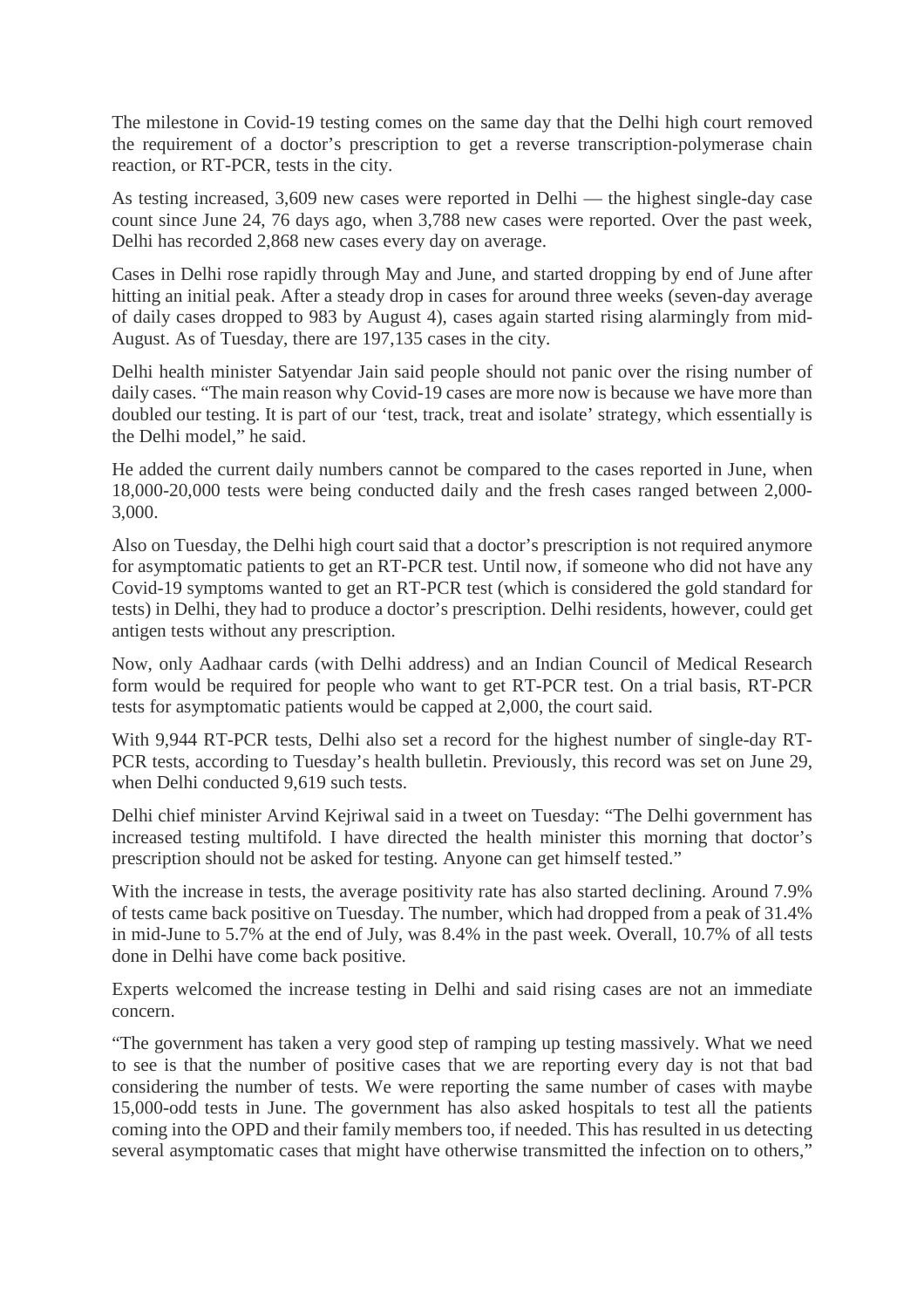said Dr SK Sarin, director, Institute of Liver and Biliary Disease where the city's first plasma bank is located.

# **Covid-19: What you need to know today (Hindustan Times: 2020909)**

https://epaper.hindustantimes.com/Home/ArticleView

In the beginning (I've always wanted to start a column thus), everyone thought the battle against the coronavirus disease would be a sprint. One 49-day long lockdown, or multiple weeks-long lockdowns interspersed with breaks for a few months, would flatten the curve, experts said. A post titled The Hammer and the Dance, detailing one such lockdown-and-fight approach, went viral. The HT newsroom wrote up (and talked up) several research studies and papers that spoke of this. How wrong we all were.

The pandemic is now in its seventh month in India. A 68-day long lockdown (albeit, with some relaxations after three weeks) was imposed when the country had a few hundred cases. It now has over four million. And among large countries hit hard by the viral disease, it is the only one yet to see its peak (or even its first peak).

In the beginning, everyone was careful. People respected rules, wore masks, socially distanced themselves, didn't venture out unless they had to (and when they did, the sensible ones wore gloves even if they made them look funny), asked the help not to come (the generous ones still paid them), stocked up, and stayed safe.

Even those who couldn't afford to stay home did so — fear and the rules kept them there.

In the beginning — after a few missteps, most notably in the case of migrant workers left stranded in large cities without jobs, and in some cases, without homes — the central government was proactive. There were daily briefings by the health ministry, expert groups addressing various aspects of the pandemic, sincere efforts to acquire ventilators and PPE, regular interactions between the Prime Minister and chief ministers, addresses to the nation by the PM, and there was a general sense that we would overcome.

Things are opening up now, from a feeling that the infection fatality rate (see Dispatch 152 for more on this) is only around 0.1% in large cities; from the knowledge that masks, hand hygiene, and social distancing can prevent infections; but also from a sense of resignation, fatigue, desperation, and lack of any other options.

The opening can't be driven by the confidence that the worst is behind us, simply because it isn't. India is seeing the most cases in a day, and the most deaths, and no amount of spin about how many recoveries there are (there are bound to be, it's simple math) or how low the fatality rate is (it is, but if we accept this cheerfully, we somehow seem to be suggesting that a thousand deaths a day is a price worth paying) can hide the fact that we are in the midst of a huge crisis.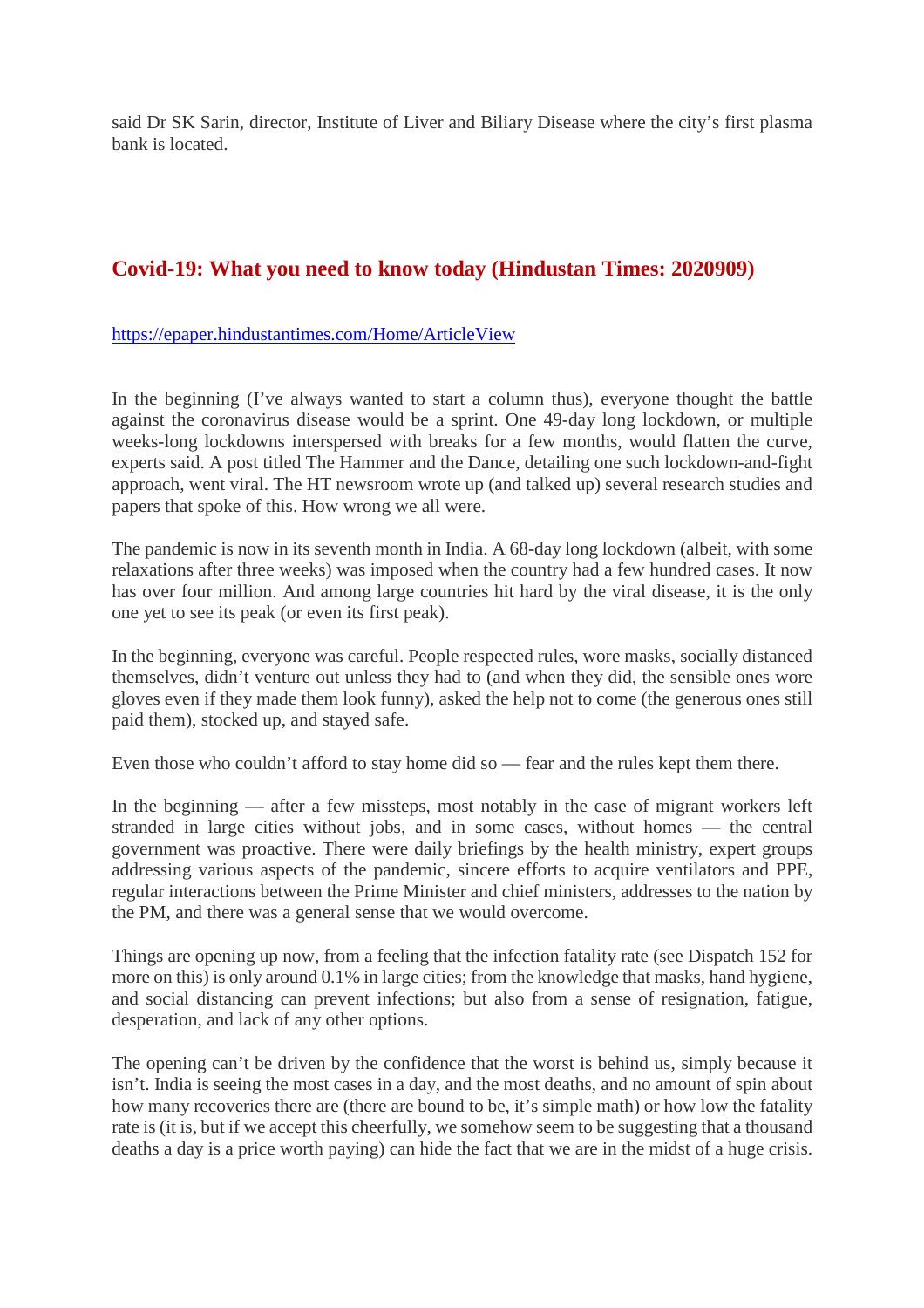It is a crisis that has wreaked havoc on lives and livelihoods — and transformed life, work, study, and play. Indeed, it has become so bad that many of us no longer even talk about the crisis — unfortunately, this includes those who should only be talking about it.

The battle against Covid-19 is a marathon, and it is suddenly becoming clear that many may not have the mental stamina for it. Managing Covid-19 requires respect for science and data (don't get me started on this); attention to detail; an understanding of cause, effect, and consequences; and a willingness to read, listen, assimilate and synthesise.

Policymakers and political leaders need this (the latter have, in the past, displayed tremendous physical and mental stamina for political work), and many have been found wanting. It still isn't clear who is leading the fight against the disease in the country — when India crossed a million cases, Dispatch 108 recommended that the government appoint a Covid Commissioner to spearhead the country's response, and also a data chief.

Health administrators need this stamina too — and many of them have also been found wanting. In hindsight, India's testing strategy was wrong (it took till the end of last week for the Indian Council of Medical Research to even recommend when which test should be used); it didn't trace aggressively enough; and even if the system of isolating the infected worked (it didn't always), people let themselves down with their behaviour.

So, what should we do now?

Like a flagging marathoner, all of us need to refocus, and run on. To quote from the best book of running ever written (I may have referred to it before in this column): "You don't become a runner by winning a morning workout. The only true way is to marshal the ferocity of your ambition over the course of many days, weeks, months, and (if you could finally come to accept it) years. The Trial of Miles; Miles of Trials."

# **Coronavirus | Oxford vaccine**

# **Coronavirus | Oxford vaccine trial put on hold over safety concern (The Hindu: 2020909)**

https://www.thehindu.com/sci-tech/health/coronavirus-oxford-vaccine-trial-put-on-hold-oversafety-concern/article32557090.ece

In this handout photo released by the University of Oxford samples from coronavirus vaccine trials are handled inside the Oxford Vaccine Group laboratory in Oxford, England Thursday June 25, 2020.

In this handout photo released by the University of Oxford samples from coronavirus vaccine trials are handled inside the Oxford Vaccine Group laboratory in Oxford, England Thursday June 25, 2020. | Photo Credit: AP

The nature of the safety issue and when it happened were not immediately known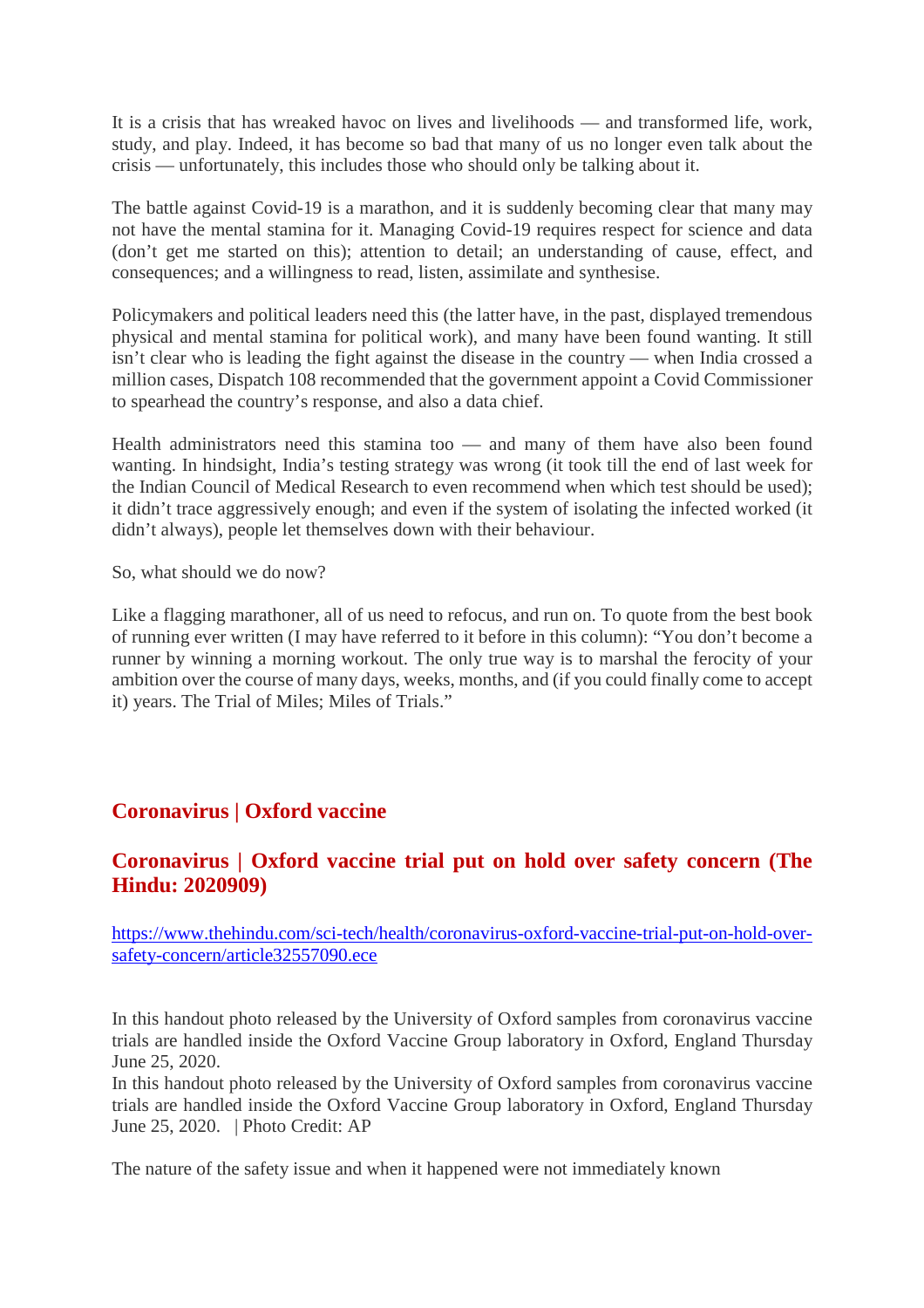AstraZeneca Plc has put a hold on the late-stage trial of its highly-anticipated COVID-19 vaccine candidate after a suspected serious adverse reaction in a study participant, health news website Stat News reported on Tuesday.

It quoted an AstraZeneca spokesperson as saying in a statement that the "standard review process triggered a pause to vaccination to allow review of safety data.

The study is testing a COVID-19 vaccine being developed by AstraZeneca and University of Oxford researchers at sites including India, the United States and the United Kingdom, where the adverse event was reported.

Also read: Russian vaccine generated strong immune response, says Lancet study

The nature of the safety issue and when it happened were not immediately known, although the participant is expected to recover, according to Stat News.

The report said suspension of the trial was having an impact on other AstraZeneca vaccine trials - as well as on clinical trials being conducted by other vaccine makers.

Nine leading U.S. and European vaccine developers pledged on Tuesday to uphold scientific safety and efficacy standards for their experimental vaccines despite the urgency to contain the coronavirus pandemic.

Also read: Editorial | Vaccine for all: On COVID-19 vaccine policy

The companies, including AstraZeneca, Pfizer Inc and GlaxoSmithKline, issued what they called a "historic pledge" after a rise in concern that safety standards might slip in the face of political pressure to rush out a vaccine.

The companies said they would "uphold the integrity of the scientific process as they work towards potential global regulatory filings and approvals of the first COVID-19 vaccines.".

The other signatories were Johnson & Johnson, Merck & Co, Moderna Inc, Novavax Inc, Sanofi and BioNTech.

# **Mental health helpline**

# **Centre launches 24/7 toll-free mental health helpline (The Hindu: 2020909)**

https://www.thehindu.com/sci-tech/health/centre-launches-247-toll-free-mental-healthhelpline/article32545325.ece

It will provide support to people facing anxiety, stress depression and suicidal thoughts You have reached your limit for free articles this month.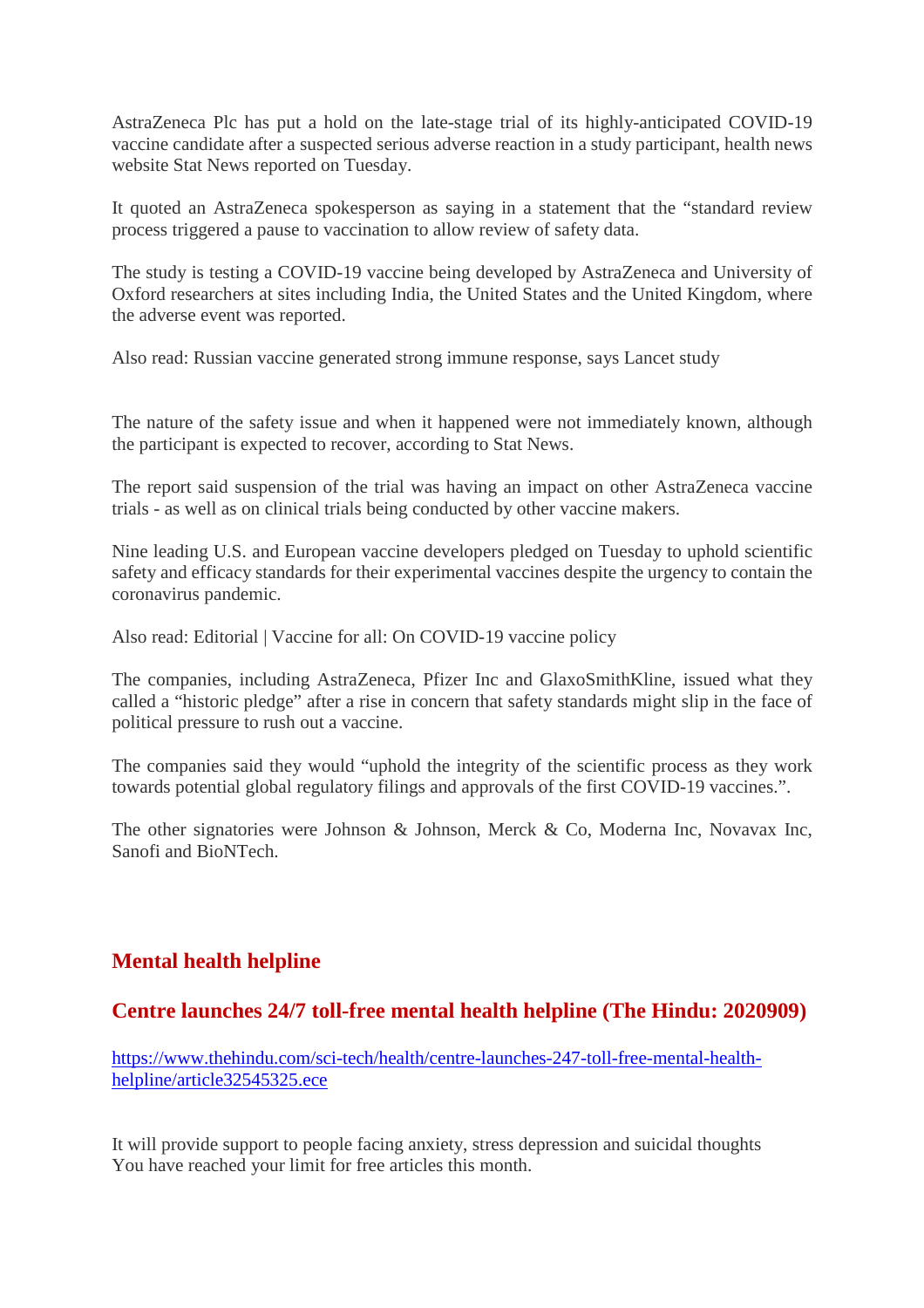# **Covid-19 vaccine tracker**

**Covid-19 vaccine tracker, Sept 9: Leading developers say will not release vaccines prematurely**

**Coronavirus (COVID-19) vaccine tracker September 9 Update: The joint statement is an attempt to allay fears of the public.(The Indian Express: 2020909)**

https://indianexpress.com/article/explained/september-9-coronavirus-vaccine-latest-covid-19 updates-6588721/

coronavirus, coronavirus vaccine, covid 19 vaccine india, coronavirus pledge, coronavirus moderna vaccine, coronavirus oxford vaccine, coronavirus china vaccine, russia vaccine X

Small bottles labeled 'Vaccine COVID-19' are seen in this illustration taken taken April 10, 2020. (Reuters Photo: Dado Ruvic)

Coronavirus (COVID-19) Vaccine Tracker: Amidst concerns that normal regulatory processes were being by-passed to fast-track a coronavirus vaccine, nine major pharmaceutical companies promised to "adhere to high scientific and ethical standards" in development and manufacture of a coronavirus vaccine.

Among the nine companies are AstraZeneca, Moderna and Pfizer, whose coronavirus vaccine candidates are currently undergoing late-stage clinical trials. The other companies to sign on the joint statement are Novavax, Sanofi, GlaxoSmithKline, Johnson & Johnson, BioNTech, and Merck. Each of these companies is developing a coronavirus vaccine. BioNTech is collaborating with Pfizer on one vaccine.

The companies said they were pledging to "always make the safety and well-being of vaccinated individuals" their top priority, and that they will seek an approval for their vaccines only "after demonstrating safety and efficacy through a phase-3 clinical study".

The statement comes at a time when the anxiety of the governments to be the first to make a coronavirus vaccine available to their publics has severely undermined the credibility of the scientific process being followed for the development of the vaccines, and created suspicion in the minds of people about their safety and effectiveness. Additionally, the coronavirus vaccine has also got caught in a political slugfest ahead of the November 3 Presidential election in the United States. President Donald Trump has said several times that it was possible that a coronavirus vaccine might become available before the election date.

Recent directives from the Food and Drug Administration, and the Centres for Disease Control and Prevention, in the United States also suggested that decks were being cleared for introduction of a vaccine into the market by November. A statement from Pfizer saying it expected effectiveness data from the ongoing phase-3 trials of its vaccine to become available by October also reinforced this impression.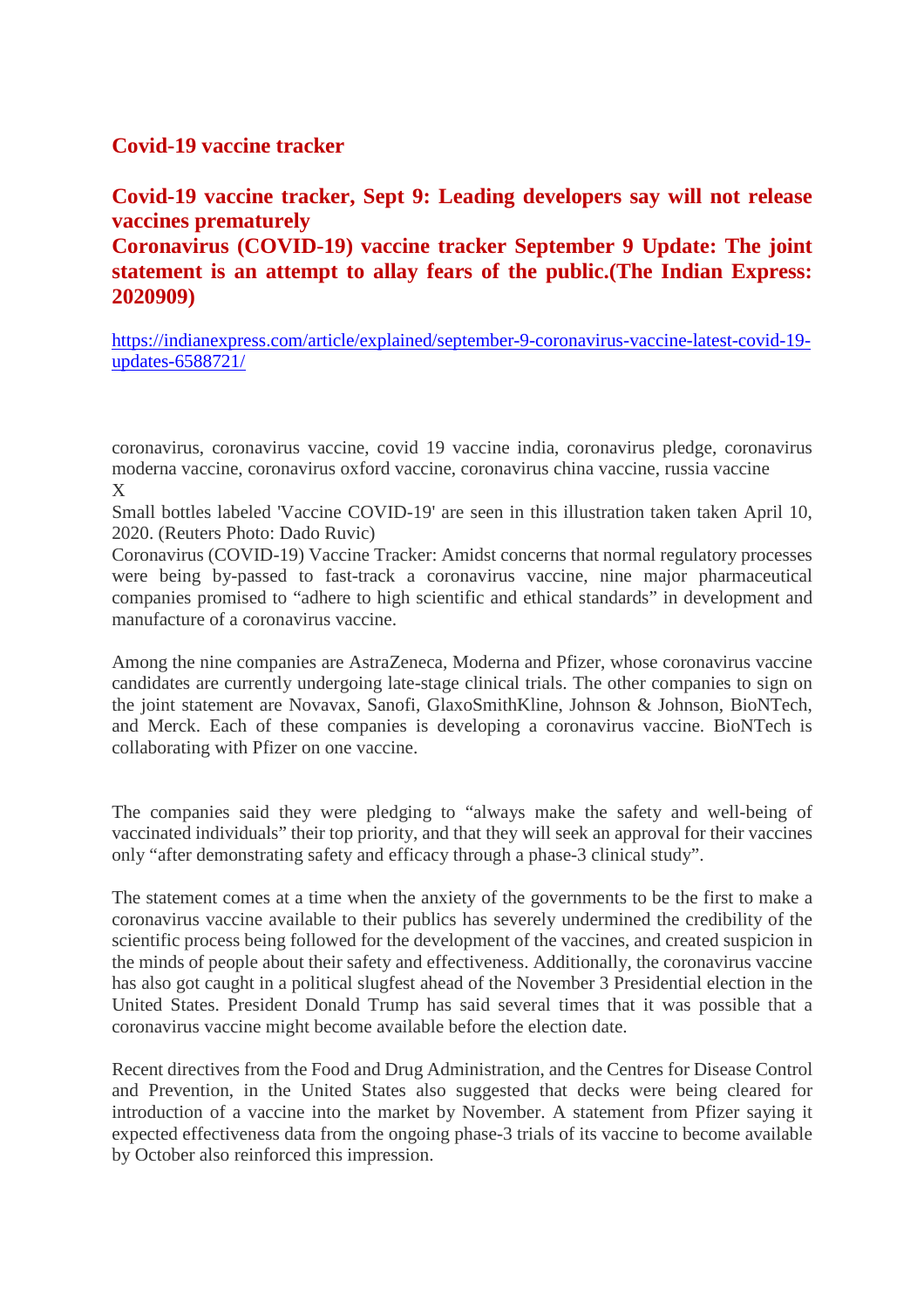The joint statement is therefore an attempt by the pharmaceutical companies to allay the fears of the public which is getting reflected in low enthusiasm for vaccines in several opinion polls conducted in the United States and Europe. The companies said they were committed to developing and testing potential vaccines "in accordance with high ethical standards and sound scientific principles".

The companies have not ruled out seeking emergency use authorisations for their vaccines, but this too would happen only after the phase-3 trials. The US FDA has indicated that it was open to grant emergency use authorisations to suitable vaccine candidates even before phase-3 trials were completed if it was able to assess that the benefits outweighed the risks. Last week, Pfizer said it would seek emergency use authorisation immediately after preliminary effectiveness data from the ongoing phase-3 trials were available, which it expected to happen by October.

#### **Stress**

# **Stress caused by COVID-19 may be hard to beat by exercise (New Kerala: 2020909)**

#### https://www.newkerala.com/news/2020/159568.htm

September 8: Exercise has its benefits in reducing anxiety and stress, however, it may not be enough for the levels caused by the novel coronavirus, according to a new study.

In a study of twins led by Washington State University researchers, people who reported increasing their physical activity after the start of COVID-19 stay-at-home orders reported higher levels of stress and anxiety than those whose activity levels stayed the same.

In the study, published recently in the journal PLOS ONE, researchers analyzed data from over 900 pairs of identical and same-sex fraternal twins from the Washington State Twin Registry. Those who reported a decrease in physical activity within two-weeks after the start of stay-athome orders had a perceived higher level of stress and anxiety, which was expected. But surprisingly, many of the respondents who increased their physical activity felt the same way.

"Certainly, people who don't exercise know that there are associations with mental health outcomes, yet the ones that increased their exercise also reported increased anxiety and stress," said lead author Glen Duncan, a professor in WSU's Elson S. Floyd College of Medicine. "It's hard to know exactly what's going on, but it could be that they are trying to use exercise as a means to counter that stress and anxiety they're feeling because of COVID."

The twin survey was conducted from March 26 to April 5, 2020, in the early days of the pandemic. Washington State and many other states issued their first stay at home orders near the end of March in an attempt to curb the spread of COVID-19.

Participants were asked about changes in their physical activity compared to one month previously. Of the survey respondents, 42 per cent reported decreasing levels of physical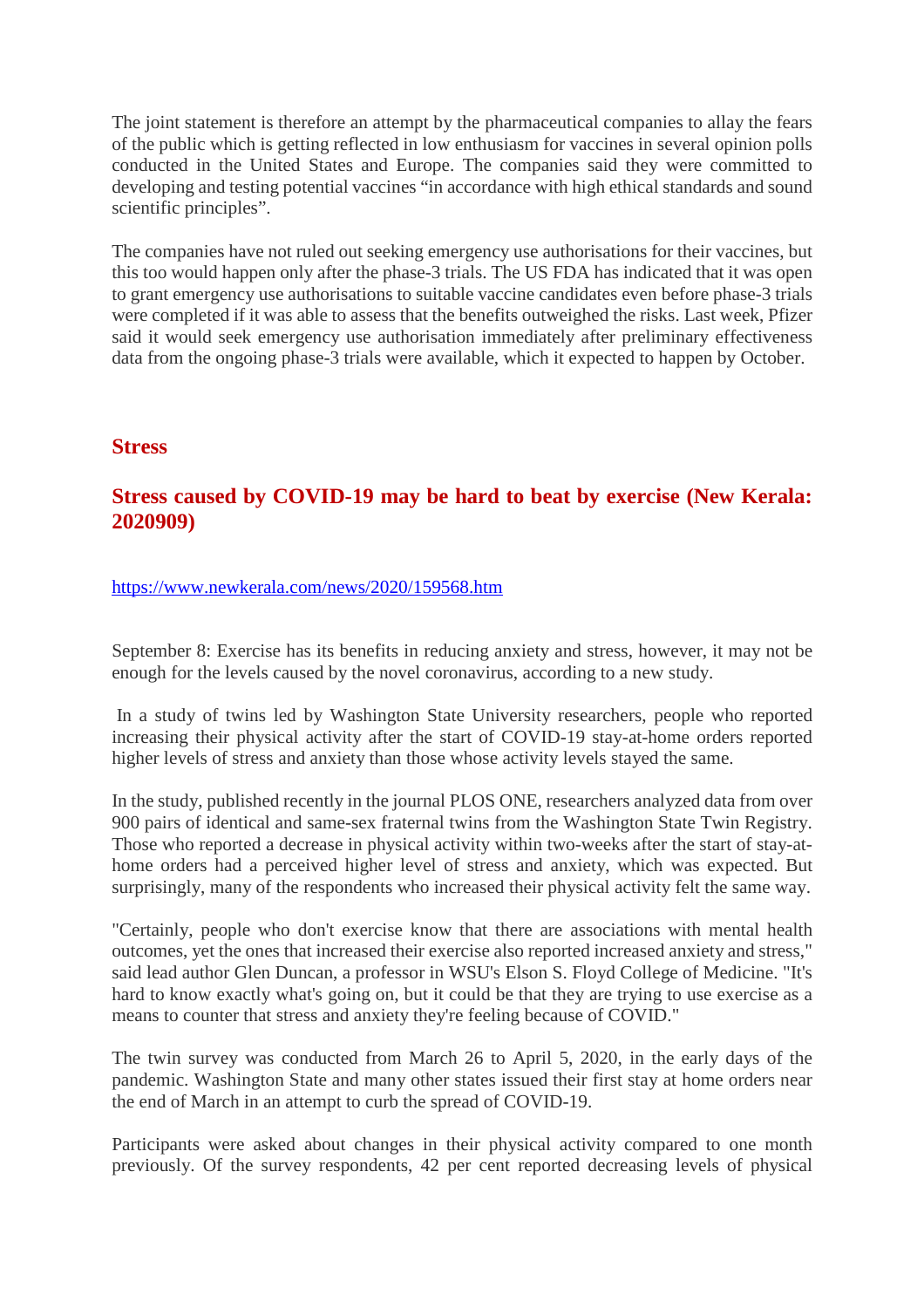activity since the COVID crisis began, and 27 per cent said they had increased their activities. Another 31 per cent reported no change.

Conducting the study with twins allowed the researchers to look at whether the associations between changes in physical activity and mental health were mediated by genetic or shared environmental factors or both. Identical twins share all of their genes; fraternal twins share approximately half of their genes, and twins raised in the same family share many formative experiences.

In this study, the researchers found that the association between decreased physical activity and stress was confounded by genetic and environmental factors. The twin pairs who differed in their perceived change in physical activity--when one twin reported decreased activity while the other remained the same--did not differ in their perceived stress levels.

"It's not necessarily that exercise won't help you personally manage stress," said Duncan. "It's just that there is something genetically and environmentally linking the two."

The researchers found some association between decreased physical activity and anxiety within a pair of twins, the sibling with decreased physical activity had higher levels of anxiety than the sibling who reported no change. In addition, anxiety levels were higher among older people and women.

Duncan and his colleagues plan to survey this population again to see if the relationships between physical activity and these mental health issues persist or change.

"At least in the short term, it seems there is not a lot of impact from either decreasing or increasing physical activity in terms of handling stress and anxiety, but that might be different after two or three months under COVID restrictions," Duncan said.

# **Hormone**

# **This hormone effective in muscle loss treatment: Study (New Kerala: 2020909)**

This hormone effective in muscle loss treatment: Study

Researchers have found that the hormone, ghrelin, may help protect the elderly population from muscle loss, The study, presented at e-ECE 2020 online conference on Tuesday, found that administering a particular form of ghrelin to older mice helped to restore muscle mass and strength.

"As muscle-related diseases are a serious health concern in the elderly population, these findings suggest a potential new treatment strategy for muscle loss to enable the ageing population to remain fit and healthy," said study author from University of Piemonte Orientale in Italy.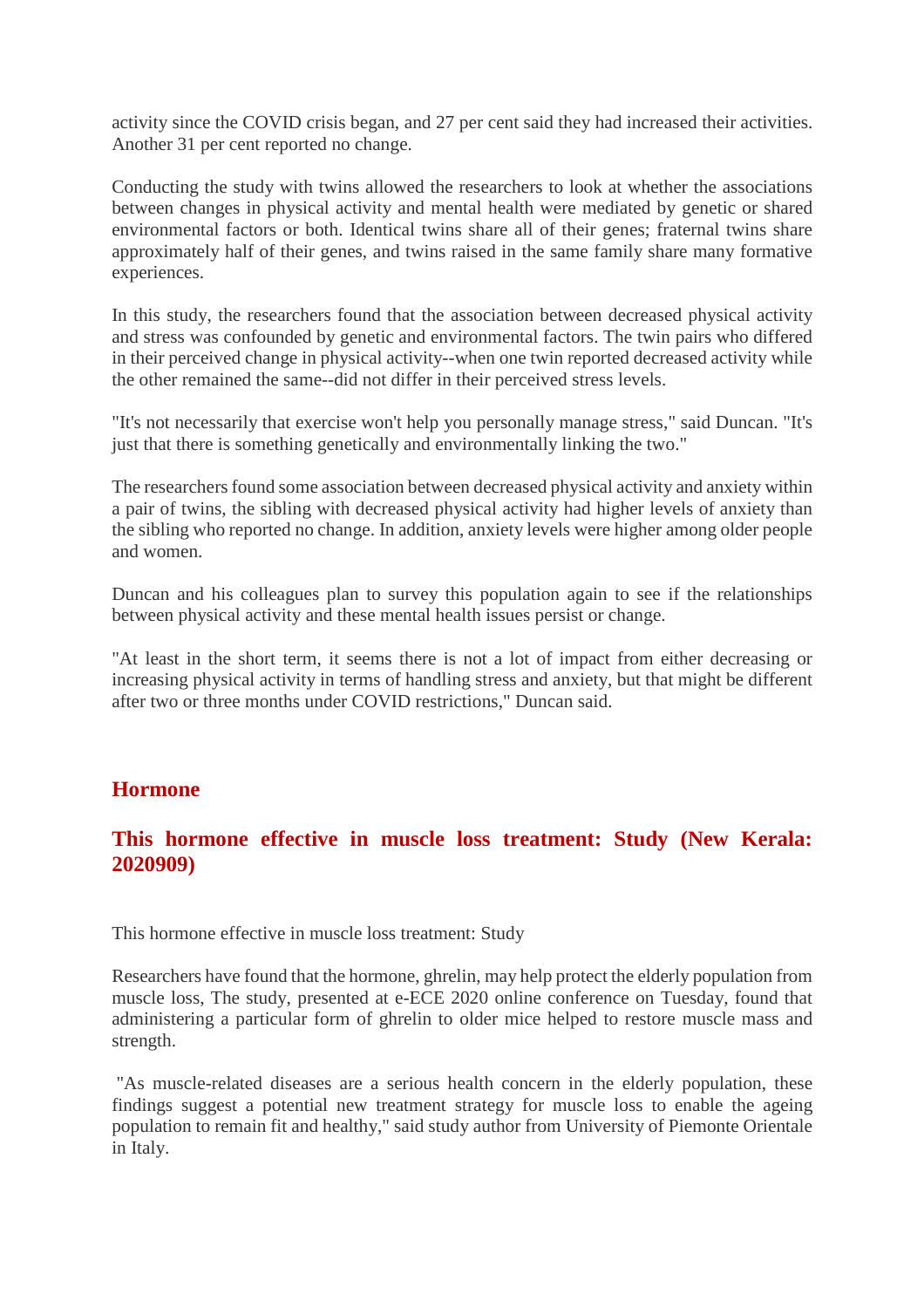Ghrelin is a hormone involved in metabolic regulation and energy balance through activation of appetite, but also plays an important role in protecting against muscle wasting.

According to the researchers, both acylated (AG) and unacylated (UnAG) forms are present in the body, but UnAG does not bind to the AG receptor (GHSR-1a), so does not increase appetite.

A growing body of evidence indicates that UnAG is acting at an unidentified receptor, which also mediates some common AG and UnAG biological activities, including a strikingly protective effect against muscle wasting. "Ghrelin levels decline as we age and may be involved in the development of sarcopenia, but the role of AG versus UnAG in this process has not been investigated previously," the team wrote.

For the current study, the research team investigated how unAG affected the age-related decline of muscle mass and function, by either deleting the ghrelin gene in mice or overexpressing unAG.

Muscle function as they aged was assessed through a wire hanging test, during which "falling" and "reaching" scores were recorded, to assess whole-body strength and endurance. Both the deletion of the ghrelin gene and the lifelong overexpression of UnAG reduced age-associated decline in muscle mass and function.

Despite both groups of animals displaying similar ageing tendencies in body weight and muscle mass, the mice overexpressing UnAG maintained better muscle structure, performance and metabolism, more typical of muscle in younger mice.

The study indicates that UnAG, or possibly drugs that mimic it, can preserve muscle function and reduce the risk of age-related sarcopenia, without causing weight gain and obesity.The research team now plans to identify the receptor mediating UnAG biological activities. This will help better define the molecular pathways involved in AG/UnAG actions and to design treatments that may reduce the loss of muscle mass in sarcopenia and other similar conditions.

# **Prostate cancer**

# **Study highlights possible causes of racial disparities in prostate cancer deaths (New Kerala: 2020909)**

https://www.newkerala.com/news/2020/159418.htm

September 8: A new research provides insights on the potential causes of racial disparities in deaths following prostate cancer surgery.

The findings are published in CANCER, a peer-reviewed journal of the American Cancer Society (ACS).

Black men not only have a higher rate of developing prostate cancer compared with white men, but they're also more than twice as likely to die from the disease. Meanwhile, Asian American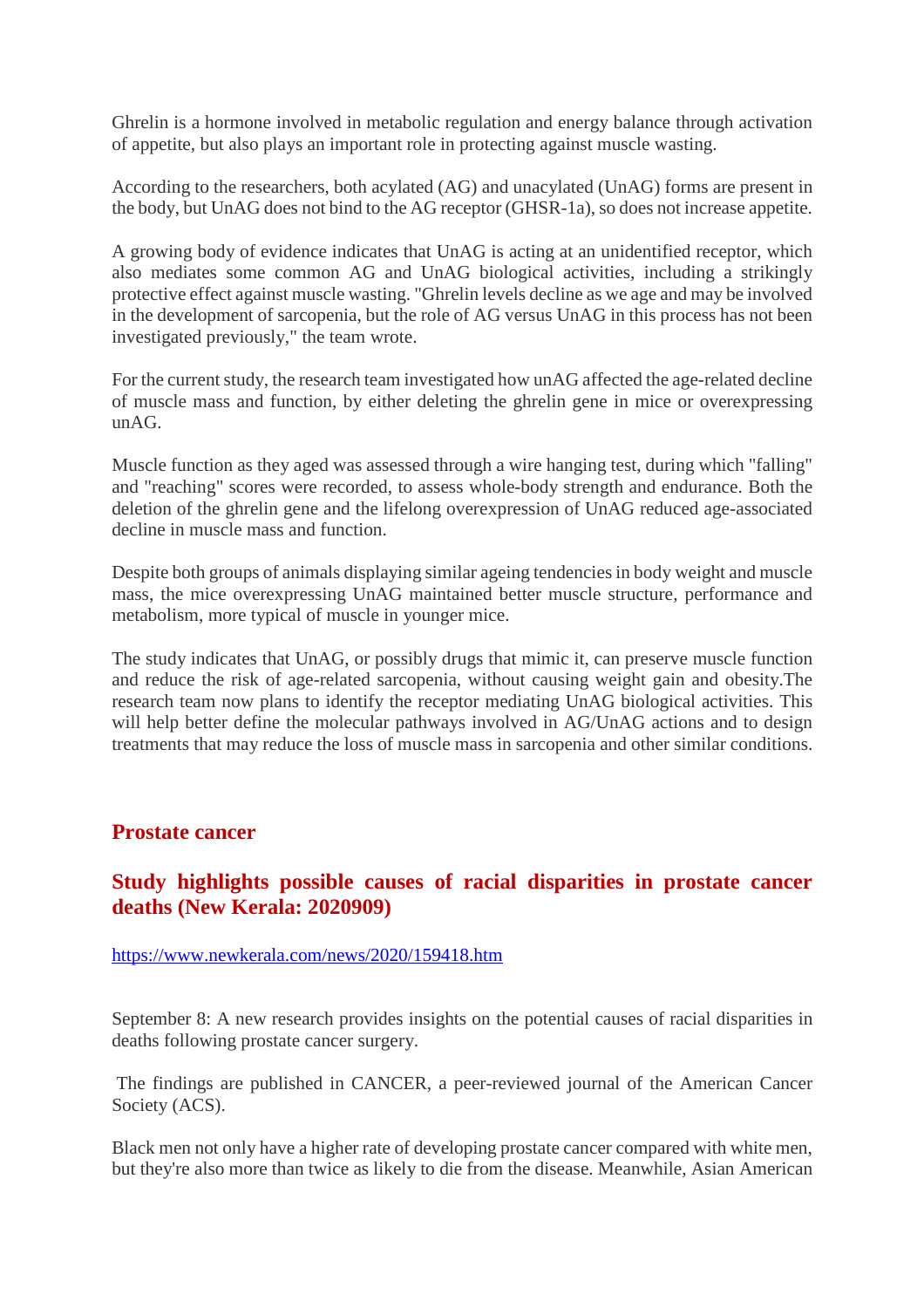and Pacific Islanders (AAPIs) have the lowest rates of death from prostate cancer among all races.

To investigate the potential causes behind such disparities, Wanqing Wen, MD, MPH, of Vanderbilt University School of Medicine in Nashville, Tennessee, and his colleagues examined information from the National Cancer Database, which includes cancer registry data from more than 1,500 US facilities. The team sought to quantify the contributions of tumourrelated and treatment-related characteristics, as well as factors related to access to care and disparities in prostate cancer survival among different groups.

The analysis included 432,640 white, 63,602 Black, 8,990 AAPI and 21,458 Hispanic patients who underwent prostate removal between 2001 and 2014. The median follow-up time was 5.5 years, and the five-year survival rates were 96.2 per cent, 94.9 per cent, 96.8 per cent, and 96.5 per cent for whites, Blacks, AAPIs, and Hispanics, respectively.

When the researchers adjusted for age and year of diagnosis, they observed that Blacks had a 51 per cent higher death rate than whites, while AAPIs and Hispanics had 22 per cent and 6 per cent lower rates, respectively. After adjusting for all clinical factors and non-clinical factors, the Black-white survival disparity narrowed to being 20 per cent higher for Blacks, while the AAPI-white disparity increased to being 35 per cent lower for AAPIs. Adjusting for these factors had little effect on survival disparities between Hispanics and whites.

Of the factors included in the team's adjustments, education, median household income, and insurance status contributed the most to racial disparities. For example, if Blacks and whites had similar education levels, median household income, and insurance status, the survival disparity would decrease from 51 per cent to 30 per cent.

"Socioeconomic status and insurance status are all changeable factors. Unfortunately, the socioeconomic status inequality in the United States has continued to increase over the past decades," said Dr Wen. "We hope our study findings can enhance public awareness that the racial survival difference, particularly between Black and white prostate patients, can be narrowed by erasing the racial inequities in socioeconomic status and health care. Effectively disseminating our findings to the public and policymakers is an important step towards this goal."

# **Probiotic supplements**

# **Probiotic supplements plus controlled diet may help manage childhood obesity: Study (New Kerala: 2020909)**

#### https://www.newkerala.com/news/2020/159301.htm

Probiotic supplements plus controlled diet may help manage childhood obesity: Study Rome [Italy], September 08: Probiotic supplements, when taken alongside a calorie-controlled diet, may help children and adolescents with obesity lose weight, according to new research.

The study, being presented at e-ECE 2020, found that obese children who were put on a calorie-restricted diet and given probiotics Bifidobacterium breve BR03 and Bifidobacterium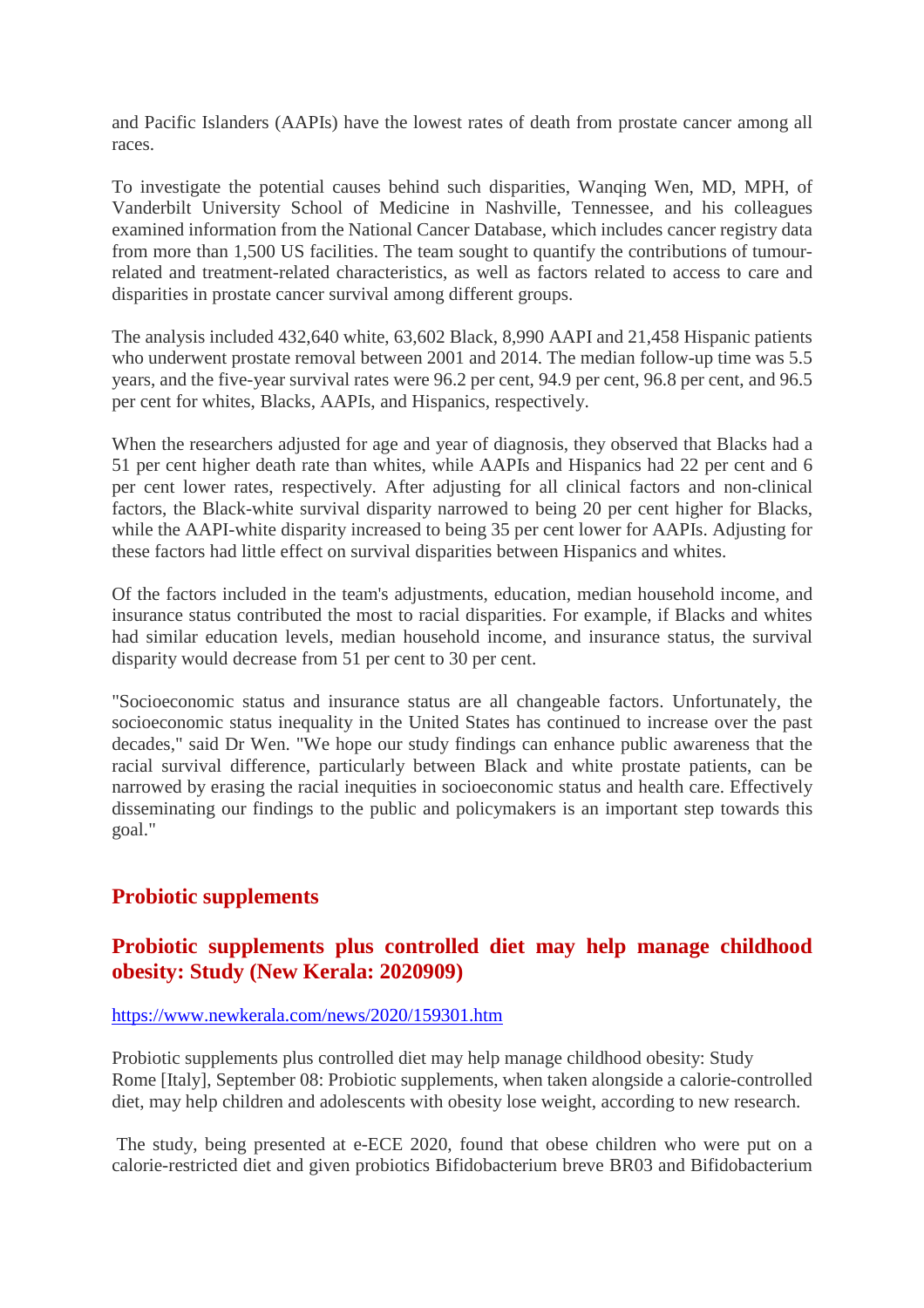breve B632, lost more weight and had improved insulin sensitivity compared with children on a diet only.

These findings suggest that probiotic supplements and a calorie-controlled diet may help manage obesity in the younger population and reduce future health risks, such as heart disease and diabetes.

Obesity is a global health concern and can lead to a number of life-threatening conditions, such as diabetes and heart disease. Treatment and prevention is a serious public health challenge, especially in children and adolescents.

Bifidobacteria are a group of probiotic bacteria that are part of the natural gut microbiome and help with preventing infection from other bacteria, such as E.coli, and digestion of carbohydrates and dietary fiber. During digestion, they release chemicals called short-chain fatty acids, which play an important role in gut health and controlling hunger. Low numbers of Bifodobacteria may impair digestion, affect food intake and energy expenditure, leading to body weight gain and obesity.

Previous studies suggested that probiotic supplementation with Bifidobacteria could help restore the composition of the gut microbiome, which may aid weight loss and could be a potential approach for obesity management. However, current research uses mixtures of different strains of probiotics and does not examine the effects of administering Bifidobacteria alone.

Dr Flavia Prodam and her team at the University of Piemonte Orientale aimed to assess the impact of Bifidobacteria probiotic treatment in children and adolescents with obesity on a controlled diet, on weight loss, and gut microbiota composition. 100 obese children and adolescents (6-18 years) were put on a calorie-controlled diet and randomly given either probiotics Bifidobacterium breve BR03 and Bifidobacterium breve B632, or a placebo for 8 weeks. Clinical, biochemical, and stool sample analyses were carried out to determine the effect of probiotic supplementation on weight gain, gut microbiota, and metabolism.

The results suggested that children who had taken probiotics had a reduction in waist circumference, BMI, insulin resistance, and E.coli in their gut. These beneficial effects demonstrate the potential of probiotics in helping to treat obesity in children and adolescents when undergoing dietary restrictions.

"Probiotic supplements are frequently given to people without proper evidence data. These findings start to give evidence of the efficacy and safety of two probiotic strains in treating obesity in a younger population," Dr Prodam said.

The study suggests that supplementation with probiotics could modify the gut microbiome environment and beneficially affect metabolism, helping obese children or adolescents who are also undergoing a restricted diet to lose weight. However, larger studies over a longer period of time are needed to investigate this.

Dr Prodam explained, "The next step for our research is to identify patients that could benefit from this probiotic treatment, with a view to creating a more personalised weight-loss strategy. We also want to decipher more clearly the role of diet and probiotics on microbiome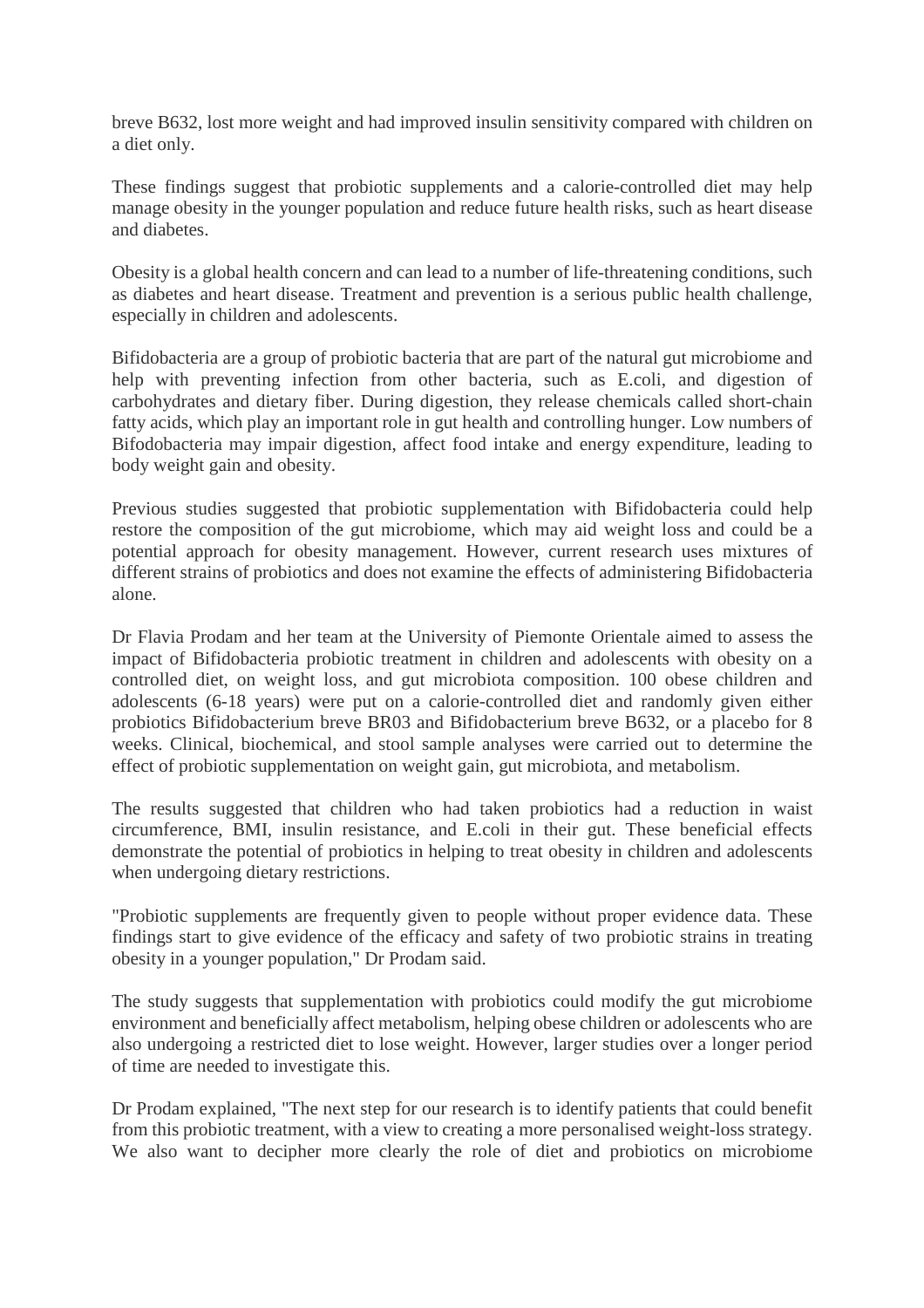composition. This could help us to understand how the microbiota is different in young people with obesity."

# **Coronavirus Vaccine**

# $C$ oronavirus  $V$ accine: भारतीय वैज्ञानिक ने तैयार की कोरोना की नई वैक्सीन, ऑस्टेलिया में शरू हुआ **ूमन ायल (Amar Ujala: 2020909)**

https://www.amarujala.com/lifestyle/fitness/coronavirus-vaccine-new-covid-19-vaccine-from-oxford-begins-early-stagehuman-trials-sumi-biswas-spybiotech-vaccine-update

कोरोना की कोई कारगर वैक्सीन जल्द से जल्द मिल जाए, इसके लिए दुनियाभर के वैज्ञानिक जी-जान से जुटे हुए हैं। इसमें भारतीय वैज्ञानिक भी शामिल हैं। उन्हीं में से एक हैं प्रोफेसर समी बिश्वास, जिन्होंने कोरोना की एक नई वैक्सीन तैयार कर दुनिया को चौंका दिया है। उन्होंने यह वैक्सीन भारतीय वैक्सीन निर्माता कंपनी सीरम इंस्टीट्यूट ऑफ इंडिया के साथ मिलकर तैयार किया है। खुशी की बात यह है कि इस वैक्सीन का ह्यूमन ट्रायल भी चल रहा है, जिसे दुनिया की सबसे बड़ी वैक्सीन निर्माता कंपनी सीरम इंस्टीट्यूट संचालित कर रहा है। आइए जानते हैं कि आखिर कौन हैं प्रोफेसर सुमी बिश्वास और उनकी वैक्सीन से जुड़े ताजा अपडेट्स क्या हैं।

# **Premature Infant: 9 महीनेसेपहलेपैदा हए बचच् पर अिधक रहता हैिवकलांग होनेका खतरा (Navbharat Times: 2020909)**

#### https://navbharattimes.indiatimes.com/lifestyle/family/37-/articleshow/78009677.cms\

प्रेगनेंसी के 37वें सप्ताह से पहले शिशु के जनम लेने को प्रीमैच्योर या प्रीटर्म बर्थ कहते हैं। हालांकि, एक नॉर्मल प्रेगनेंसी लगभग 40 सप्ताह की होती ह।ै

गर्भावस्था के आखिरी हफ्ते शिश् का वजन बढ़ने के लिए महत्वपूर्ण होते हैं और इस समय उसके कई महत्वपूर्ण अंगों का पूर्ण विकास होता है जिसमें मस्तिषक और फेफड़े शामिल हैं। यही वजह है कि प्रीमैच्योर बचचों को अधिक सवासथय समसयाएं हो सकती हैं और उनहें लंबे समय तक अस्पताल में रुकना पड़ सकता है। इन बच्चों को लंबे समय तक प्रभावित करने वाली कोई समस्या जैसे कि शारीरिक विकलांगता हो सकती है।

सेंटर फॉर डिजीज कंट्रोल एंड प्रिवेंशन के अनुसार, दुनियाभर में नवजात शिशु की मतुयु का प्रमुख कारण प्रीमैच्योर बर्थ है। यह बचचों में दीर्घकालिक नर्वस सिसटम से संबंधी विकारों का भी मुखुय कारण है।

प्रीमैचयोर बर्थ के कारण

अक्सर प्रीमैच्योर बर्थ का कारण पता नहीं चल पाता है। हालांकि, कुछ ऐसे कारक हैं जिनकी वजह से महिलाओं को जलदी लेबर पेन शुरू हो जाता ह।ै

डायबिटीज, ह्रदय रोग, किडनी डिजीज और हाई बृलड प्रेशर से ग्रसुत महिलाओं में प्रीमैच्योर लेबर का खतरा अधिक होता है।

इसके अलावा गर्भावसथा के दौरान कंसीव करने से पहले पोषण की कमी, प्रेगनेंसी में धुम्रपान, ड़गस और शराब लेने, मुत्र मार्ग में संक्रमण और एमनिओटिक मेंब्रेन इंफेकशन जैसे कुछ संक्रमणों, पहली प्रेगनेंसी में प्रीमैच्योर बर्थ, असामानय गर्भाशय और गर्भाशय ग्रीवा के कमजोर होने के कारण उसका जलदी खुल जाना भी प्रीमैचयोर बर्थ का कारण हो सकता है।

17 से कम और 35 से अधिक उम्र की महिलाओं में नौ महीने में से पहले दिलीवरी होने का खतरा अधिक रहता है।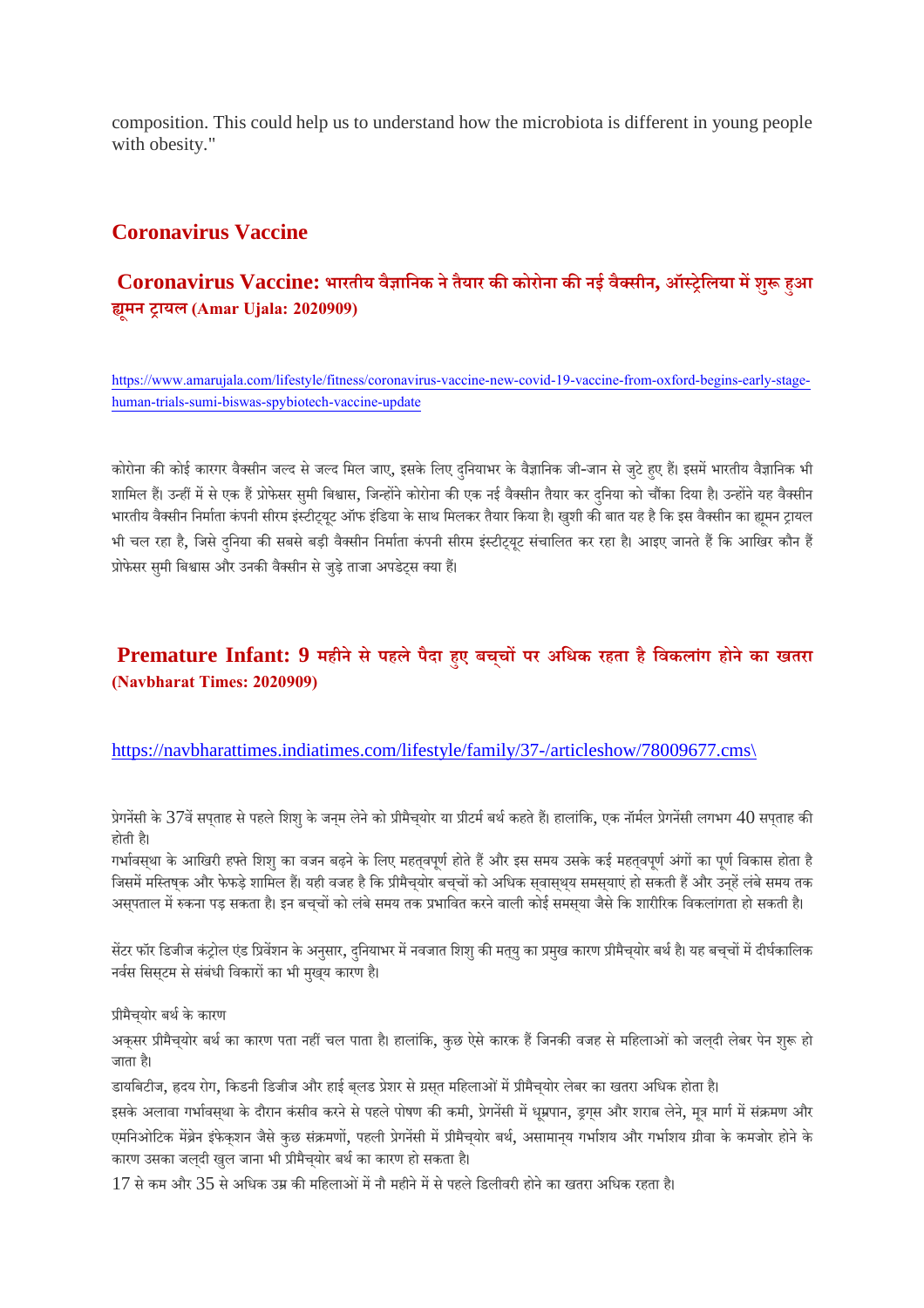प्रीमैच्योर शिशु में होने वाली समस्याएं

जितनी जलदी शिशु का जनम होगा, उसमें मेडिकल समस्याएं भी उतनी ही जयादा होंगीं। प्रीमैचयोर इंफैंट में जनम के तुरंत बाद ही ये लक्षण दिख सकतेह:

सांस लेने में दिक्कत, वजन कम होना, बॉडी फैट कम होना, शरीर का तापमान सामान्य रखने में असमर्थता, कम एक्टिव रहना, दूध पीने में दिक्कत और शरीर की तुवचा पीली पड़ना।

प्रीमैच्योर इंफैंट में जानलेवा बीमारियां भी हो सकती हैं जैसे कि ब्रेन हैमरेज या दिमाग में बलीडिंग होना, पल्मोनरी हैमरेज या फेफड़ों में बलीडिंग, हाइपोग्लाइसेमिया, निओनेटल सेपसिस, निमोनिया, एनीमिया, निओनेटल रेस्पिरेट्री डिस्ट्रेस सिंड्रोम।

शिशु को प्रॉपर क्रिटिकल केयर देकर इनमें से कुछ समसयाओं को ठीक किया जा सकता है। बाकी दीर्घकालिक विकलांगता या बीमारी में तबदील हो सकती ह।

# **Covid Testing (Hindustan: 2020909)**

https://epaper.livehindustan.com/imageview\_302107\_85109402\_4\_1\_09-09- 2020\_3\_i\_1\_sf.html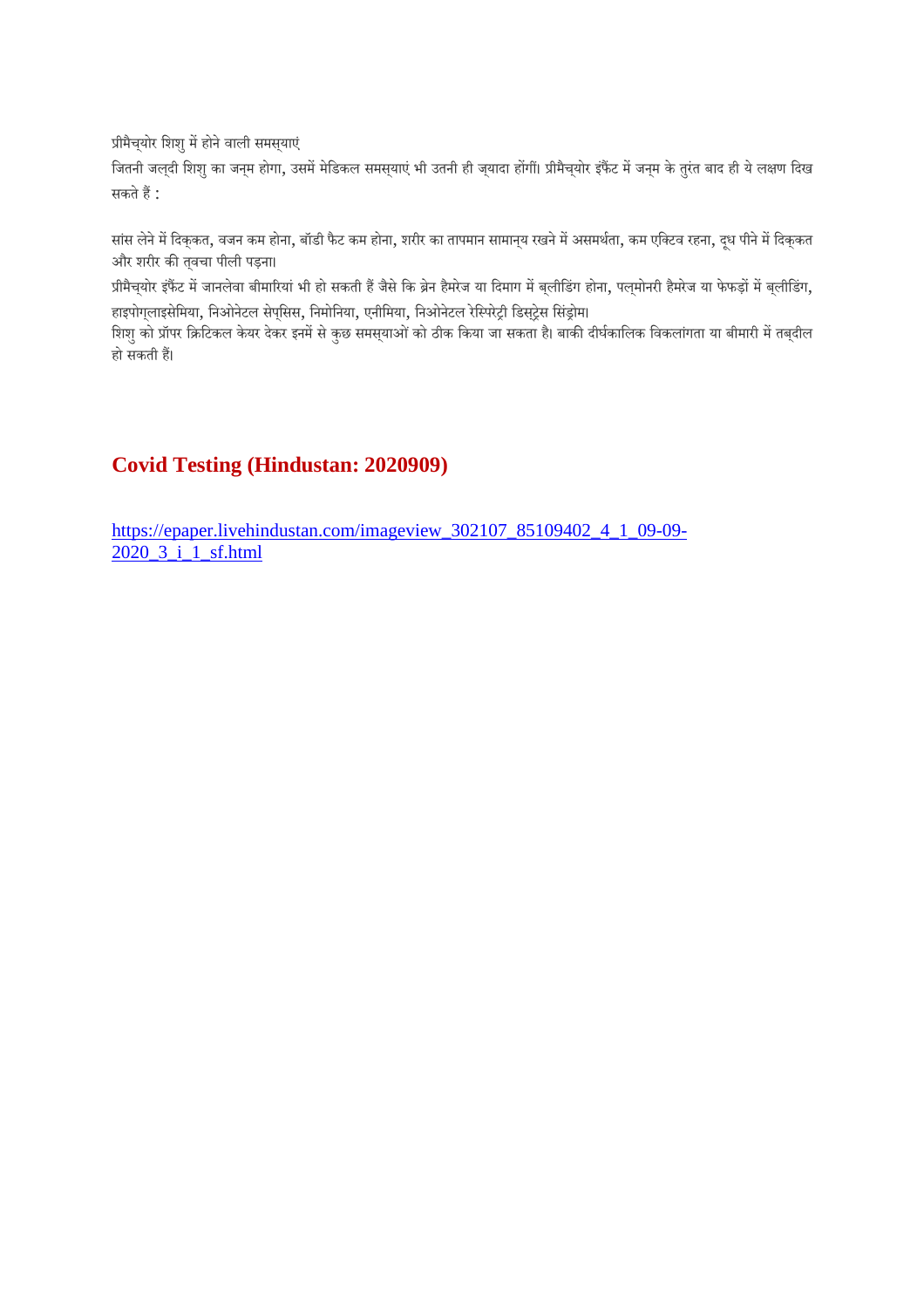# दिल्ली में कोविड जांच को सिर्फ आधार कार्ड जरूरी

नई दिल्ली | प्रमुख संवाददाता

दिल्ली हाईकोर्ट ने मंगलवार को कहा है कि राजधानी में अब स्वेच्छा से कोरोना जांच कराने वालों के लिए डॉक्टर का पर्चा लाना जरूरी नहीं होगा। जांच कराने वालों को निवास प्रमाण पत्र के तौर पर सिर्फ आधार कार्ड दिखाना होगा।

हाईकोर्ट के इस आदेश से हजारों लोगों को फायदा होगा जो कहीं यात्रा के मकसद से कोरोना जांच कराना चाहते हैं। जस्टिस हीमा कोहली और एस. प्रसाद की पीठ ने कहा है कि लोगों को जांच कराने के वास्ते दिल्ली के निवास प्रमाण के तौर पर आधार कार्ड ले जाने और कोरोना जांच के लिए

# सुविधा

- स्वेच्छा से जांच कराने वालों के लिए डॉक्टर की पर्ची जरूरी नहीं
- निवास प्रमाण पत्र के तौर पर आधार कार्ड दिखाना होगा

आईसीएमआर द्वारा निर्धारित फॉर्म भरना जरूरी होगा। कोर्ट ने सरकार को निजी प्रयोगशालाओं को प्रतिदिन दो हजार जांच की अनुमति देने के लिए कहा है। दिल्ली के मुख्यमंत्री अरविंद केजरीवाल ने ट्वीट कर कहा, हमने जांच दोगुनी कर दी है। मैंने निर्देश दिया है कि कोरोना जांच कराने वालों से डॉक्टर की पर्ची के बारे में ना पूछा जाएं।